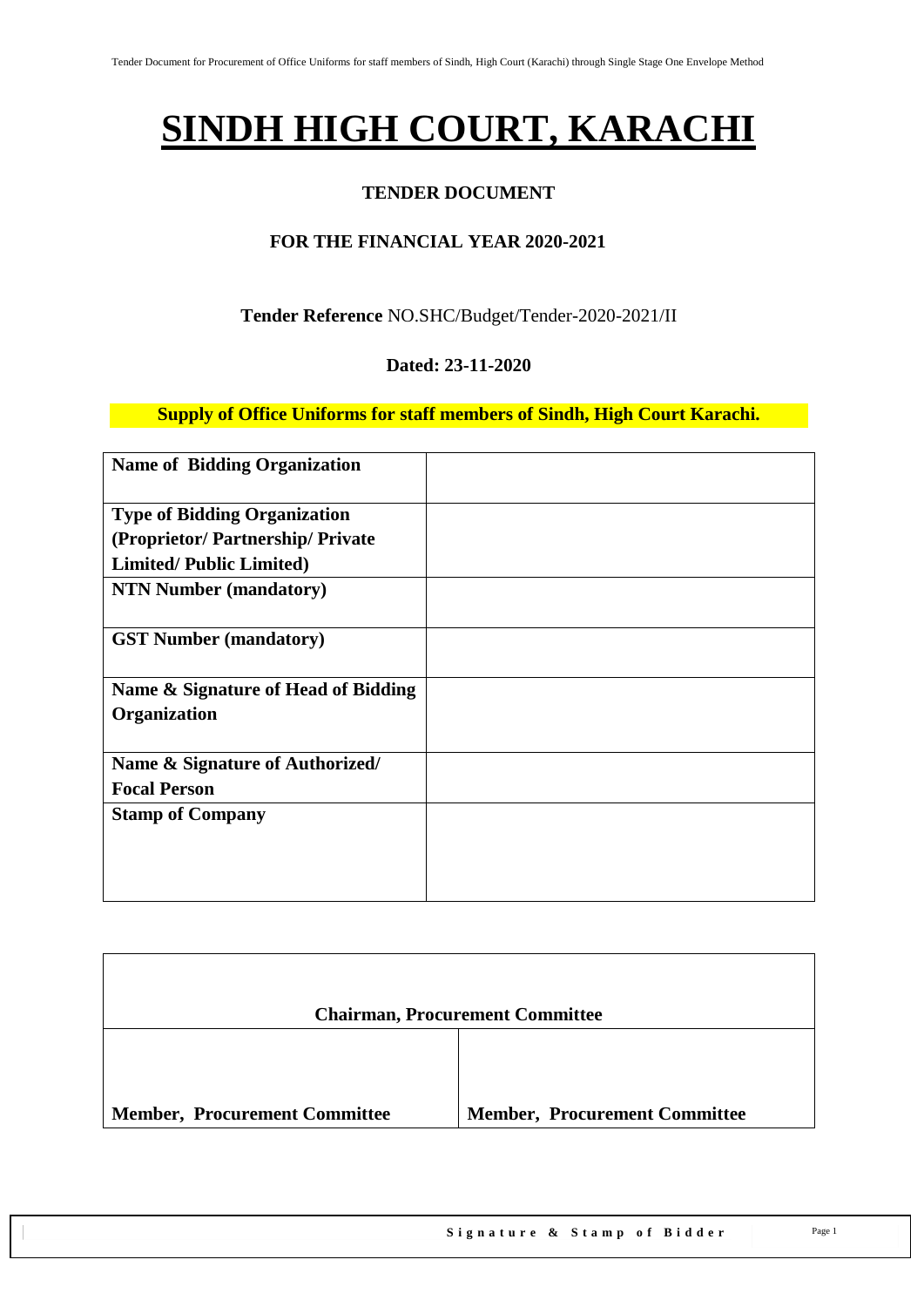### **Contents**

| 1.     |                                                                                                           |  |  |  |  |  |
|--------|-----------------------------------------------------------------------------------------------------------|--|--|--|--|--|
| 2.     |                                                                                                           |  |  |  |  |  |
| 3.     |                                                                                                           |  |  |  |  |  |
| 4.     |                                                                                                           |  |  |  |  |  |
| 5.     |                                                                                                           |  |  |  |  |  |
| 6.     |                                                                                                           |  |  |  |  |  |
| 7.     |                                                                                                           |  |  |  |  |  |
|        |                                                                                                           |  |  |  |  |  |
|        |                                                                                                           |  |  |  |  |  |
|        |                                                                                                           |  |  |  |  |  |
|        |                                                                                                           |  |  |  |  |  |
| 7.3.   |                                                                                                           |  |  |  |  |  |
| 7.3.1. |                                                                                                           |  |  |  |  |  |
| 7.3.2. |                                                                                                           |  |  |  |  |  |
|        |                                                                                                           |  |  |  |  |  |
|        | 7.4. Details of Financial Turnover/ Sales Revenue of Office Uniforms during the last three (03) years  14 |  |  |  |  |  |
| 8.     |                                                                                                           |  |  |  |  |  |
| 9.     |                                                                                                           |  |  |  |  |  |
| 10.    |                                                                                                           |  |  |  |  |  |
|        |                                                                                                           |  |  |  |  |  |
|        |                                                                                                           |  |  |  |  |  |
|        |                                                                                                           |  |  |  |  |  |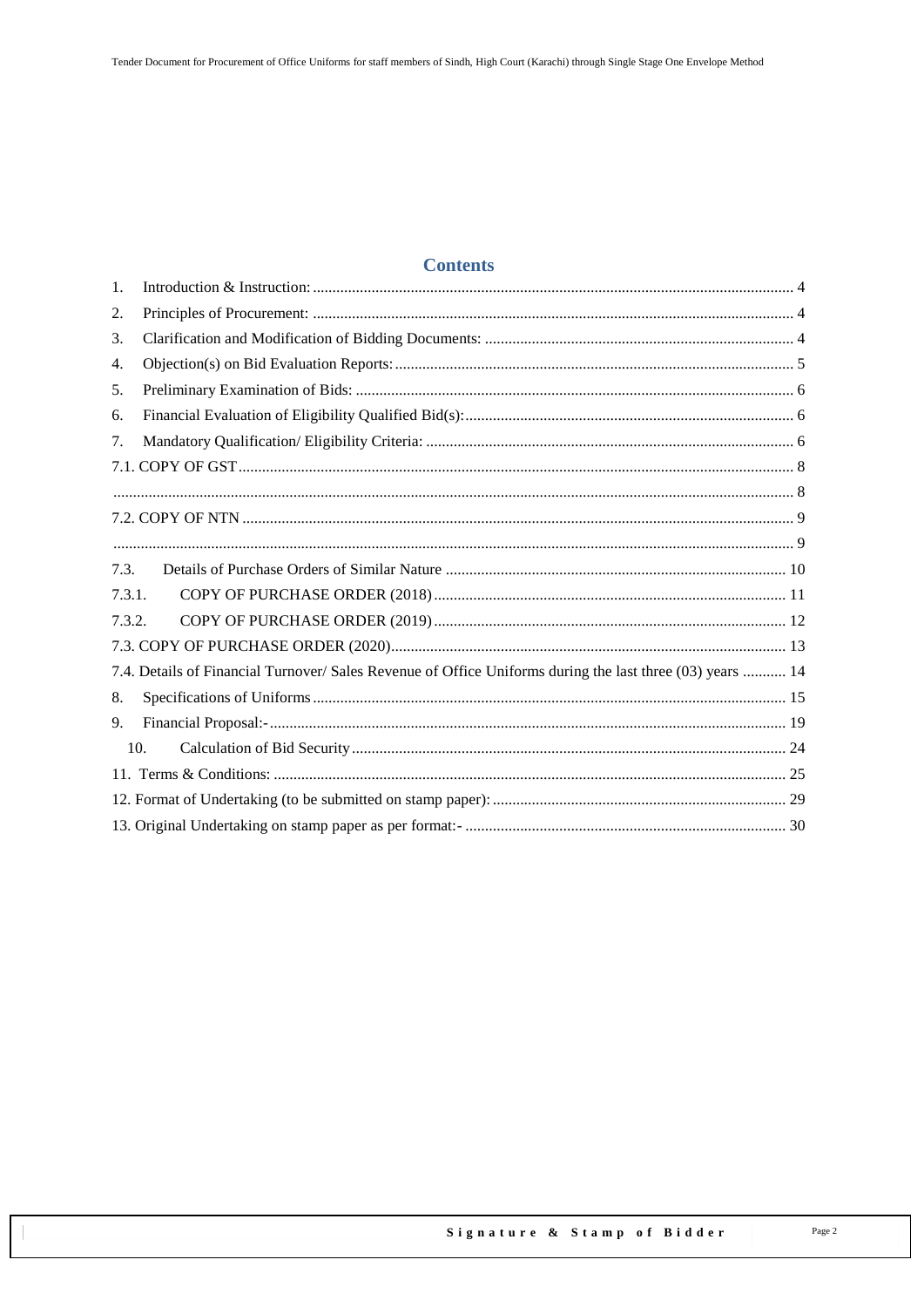Tender Reference No. 2020

**To,** 

**The Learned Registrar, Sindh High Court, Karachi.**

Respected Sir,

We, the undersigned, offer to provide our services for **"Supply of Office Uniforms for staff members of Sindh, High Court for High Court of Sindh, Karachi"**, as a Bid, sealed in an envelope. Mr. been authorized to attend the Bid Meetings on behalf of our organization.

We understand that Sindh High Court is not bound to accept any Proposal you receive and reserves the right to accept or reject any offer and to annul the bidding process and reject all proposals without assigning any reason or having to owe any explanation whatsoever.

The decision of Purchase Committee shall be final and cannot be challenged on any ground at any forum and the Purchase Committee will not be liable for any loss or damage to any party acting in reliance thereon.

Sincerely,

**Name: Designation: Name of Company Dated:**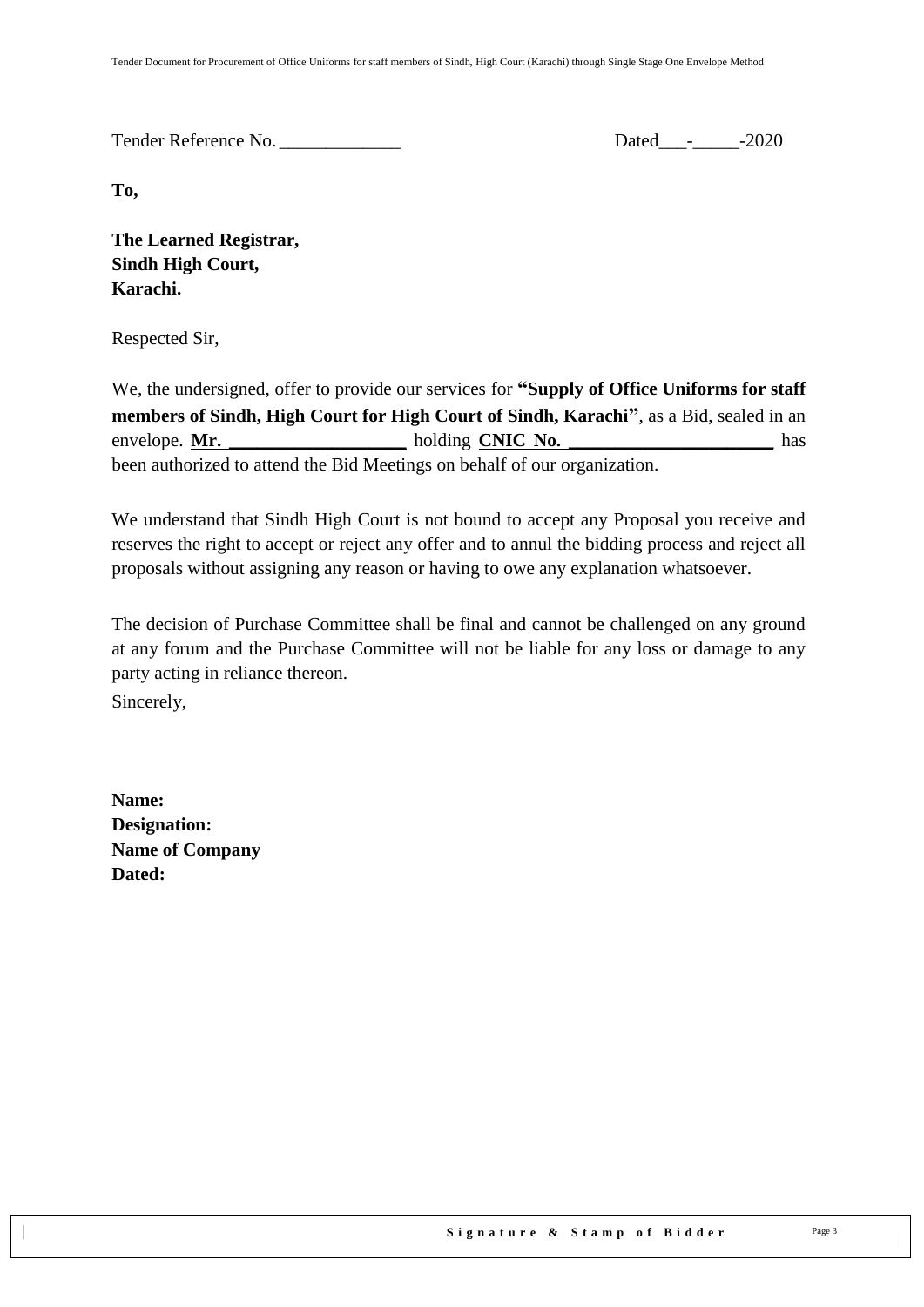# <span id="page-3-0"></span>**1. Introduction & Instruction:**

Dear Tenderer:

The **SINDH HIGH COURT (SHC)** is the highest judicial institution of the province of [Sindh.](https://en.wikipedia.org/wiki/Sindh) We are interested to purchase **Office Uniforms for staff members of Sindh, High Court for High Court of Sindh, Karachi**, as mentioned in tender document, from your esteemed firm / agency in transparent manner. SHC reserves the right to increase/ decrease the quantities as per requirement in the light of availability of funds, as per rules.

| <b>Description</b>                                      |             |    |             | Date $\&$ time of Date $\&$ time of |
|---------------------------------------------------------|-------------|----|-------------|-------------------------------------|
|                                                         | Submission  |    |             | of   Opening of Bids                |
|                                                         | <b>Bids</b> |    |             |                                     |
| <b>Supply of Office Uniform for Staff</b> $\vert$ On or |             |    | before   On | $15^{th}$                           |
| <b>Members</b> of High Court of Sindh, $15^{th}$        |             |    |             | December, December, 2020            |
| Karachi.                                                | 2020        | at |             | $12:00$   at 12:30 p.m.             |
|                                                         | noon.       |    |             |                                     |

<span id="page-3-1"></span>Please be informed that in case of public holiday/ unforeseen events, tender will be opened on the next working day.

### **2. Principles of Procurement:**

 Sindh High Court ensures that procurements are conducted in a *fair and transparent manner* and the object of procurement brings value for money to this Court. Hence, bidders are directed to provide soft & hard copies of all required documents as mentioned in "Eligibility Criteria.

### <span id="page-3-2"></span>**3. Clarification and Modification of Bidding Documents:**

Bidding Document has been prepared as per rules. Clarifications (if any) for contents of bidding documents may be sent to the Procurement Committee comprising D.G (F&A), D.R (Accounts) and Accounts Officer, A.G Sindh through Registrar, High Court in writing, at least five calendar days prior to the date of opening of bid. Clarification in response to a query shall be uploaded on the official website of Sindh High Court. All bidders are advised to visit the website of Sindh High Court for keeping them updated.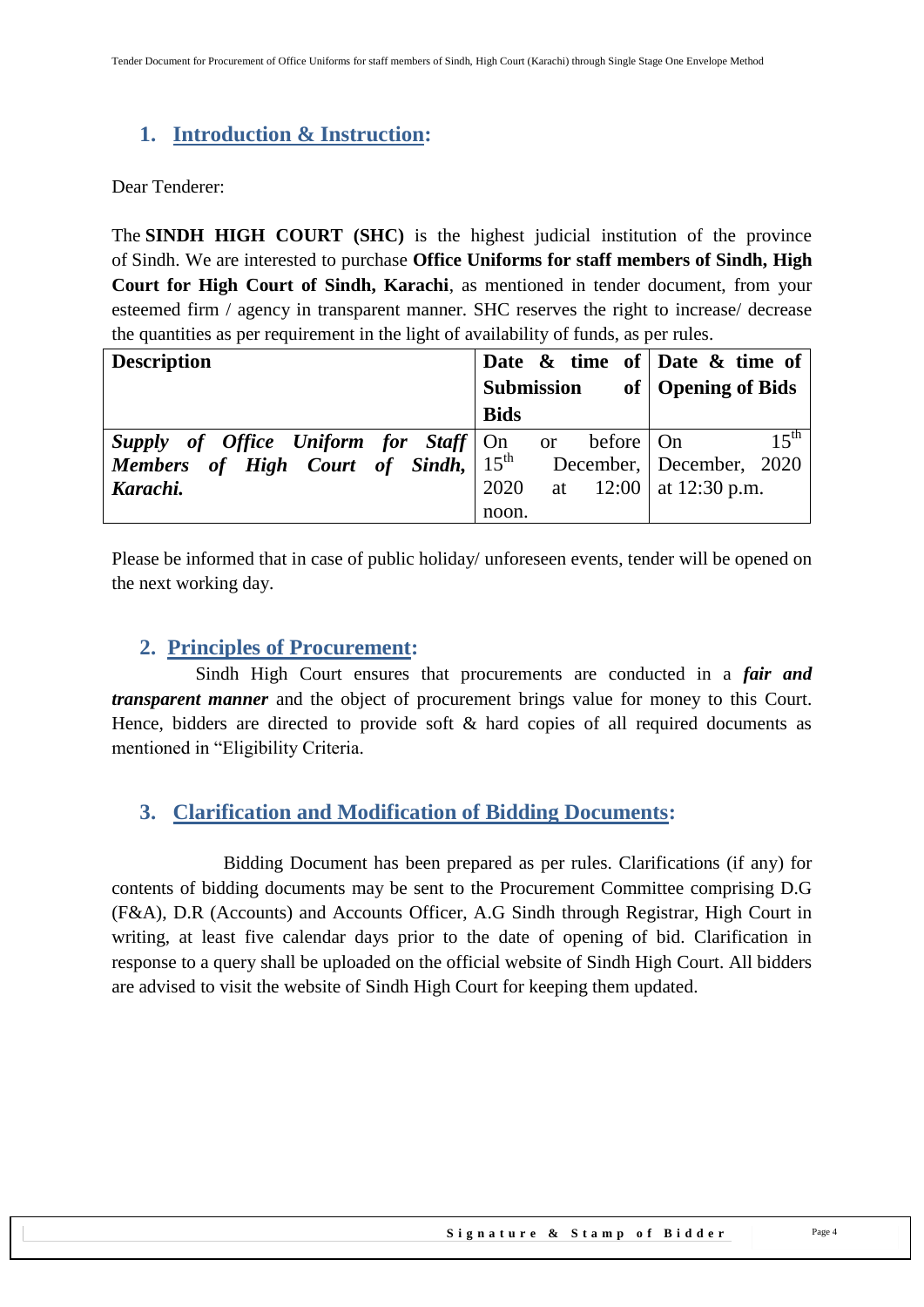It is stated that contents of bidding documents have been carefully read  $\&$ understood. All queries have been properly answered by the concerned Officers of Sindh High Court well before in time. We do not have any objections on the contents of the biding documents.

| Name:               |  |
|---------------------|--|
|                     |  |
| <b>Designation:</b> |  |
|                     |  |
| Signature & stamp   |  |
|                     |  |

# <span id="page-4-0"></span>**4. Objection(s) on Bid Evaluation Reports:**

 Bid Receiving Time Sheet, Bid Attendance Sheet, Eligibility Criteria Report, Technical Bid Evaluation Report and Financial Bid Evaluation Report shall be uploaded on the official website of High Court of Sindh. Objection(s) if any should be submitted within THREE (03) working days of uploading of reports. Thereafter, no objection shall be entertained.

It is undertaken that it is our responsibility to download the above mentioned bid reports from the official website of Sindh High Court. It is also undertaken that objection (s) if any will be submitted within THREE (03) working days of uploading of reports and we will not submit any objection after the lapse of time.

| <b>Name</b>        |  |
|--------------------|--|
|                    |  |
| <b>Designation</b> |  |
|                    |  |
| <b>Cell Number</b> |  |
|                    |  |
| Signature & stamp  |  |
|                    |  |
|                    |  |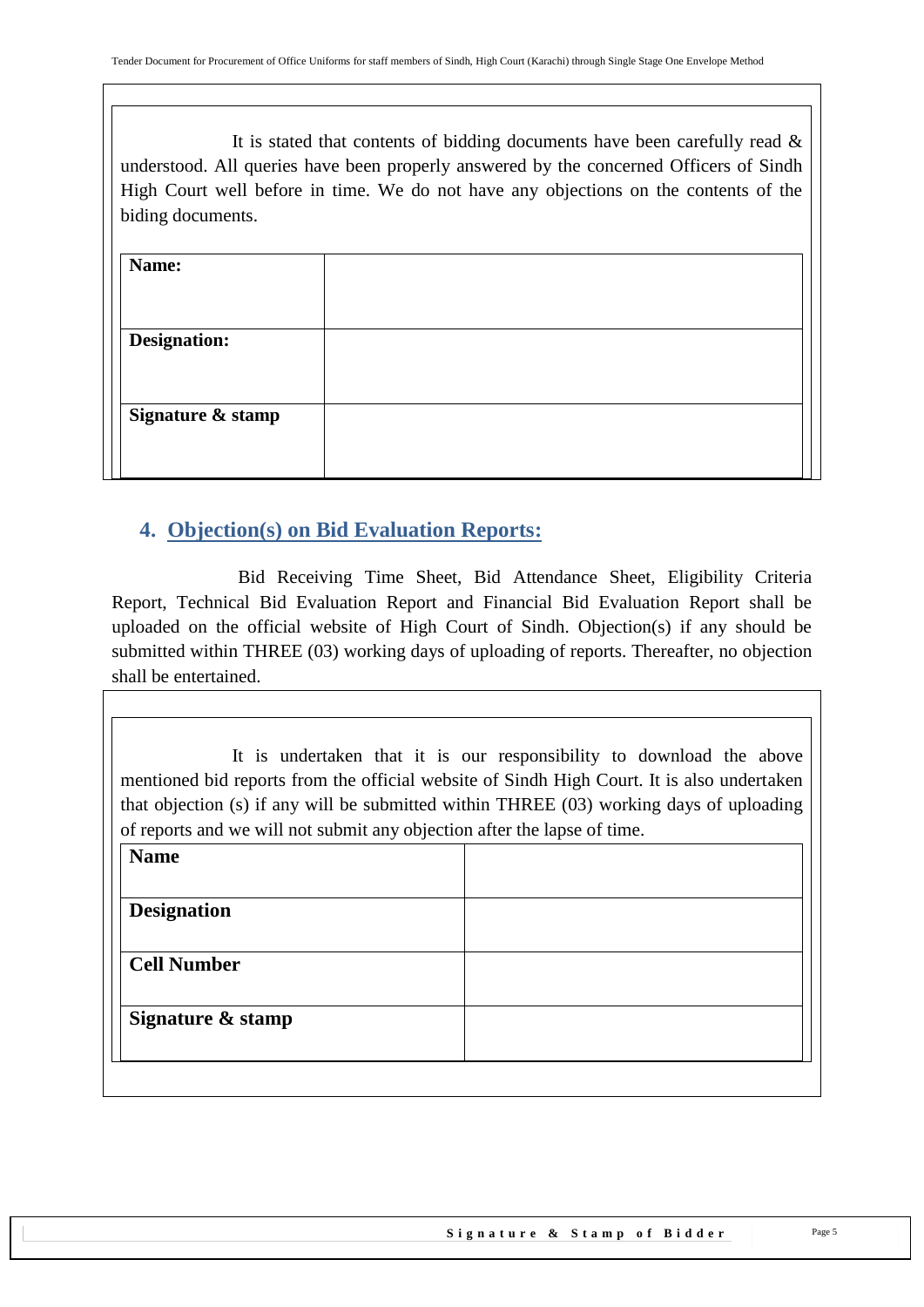# <span id="page-5-0"></span>**5. Preliminary Examination of Bids:**

 Procurement Committee shall examine the bids to confirm that all required documents (soft & hard copies) and specifications/ technical documentation requested in bidding documents have been provided, and to determine the completeness of each document submitted. If any of the required documents or information is missing, the bid shall be rejected. Further, Sindh High Court shall examine the Bid to confirm that all terms and conditions specified in the bidding documents have been accepted by the Bidder without any material deviation or reservation.

# <span id="page-5-1"></span>**6. Financial Evaluation of Eligibility Qualified Bid(s):**

 **Financial Evaluation of eligibility qualified Bid (s) shall be done on the basis of total amount (without GST) of cost of complete uniform for all the staff members of this Court**. All government taxes shall be applicable as per rules. Tender may be awarded to the lowest bidder (s) subject to fulfillment of all the terms & conditions of bidding documents and specifications/ requirements of Sindh High Court as mentioned in bidding documents.

|                | пага Соркз (ргни оці) от гономик аосинсніз аге ніаплатогу.                |                  |
|----------------|---------------------------------------------------------------------------|------------------|
| S.No           | <b>Eligibility Criteria</b>                                               | <b>Available</b> |
|                |                                                                           | (Yes or No)      |
| $\mathbf{1}$   | Complete filled, signed & stamped Tender Document.                        |                  |
| $\overline{2}$ | <b>Relevant Tax Registration Certificates</b>                             |                  |
|                | (GST & NTN)                                                               |                  |
| 3              | Copies of <b>at least THREE (03) Purchase Orders</b> of uniforms of       |                  |
|                | Office/ Hospital/ Security/ Police/ Arm Forces or similar nature          |                  |
|                | during the last three years.                                              |                  |
|                | Minimum One $(01)$ for each year $(2018, 2019 \& 2020)$ or $(2017, 2017)$ |                  |
|                | 2018 & 2019) is mandatory.                                                |                  |
|                | Samples and/or colour pictures of uniforms as proof for verification      |                  |
|                | of Purchase Orders are mandatory.                                         |                  |
| $\overline{4}$ | Work Completion Certificate and/or proof of payment for                   |                  |
|                | verification of the above mentioned Purchase Orders is mandatory.         |                  |
| 5              | <b>Undertaking</b> on judicial stamp paper that firm has never been       |                  |
|                | blacklisted by any government semi government, autonomous and             |                  |
|                | stated owned organization.                                                |                  |
|                | (As per format given at the last page of tender document)                 |                  |

### <span id="page-5-2"></span>**7. Mandatory Qualification/ Eligibility Criteria:**

### **Hard Copies (print out) of following documents are mandatory.**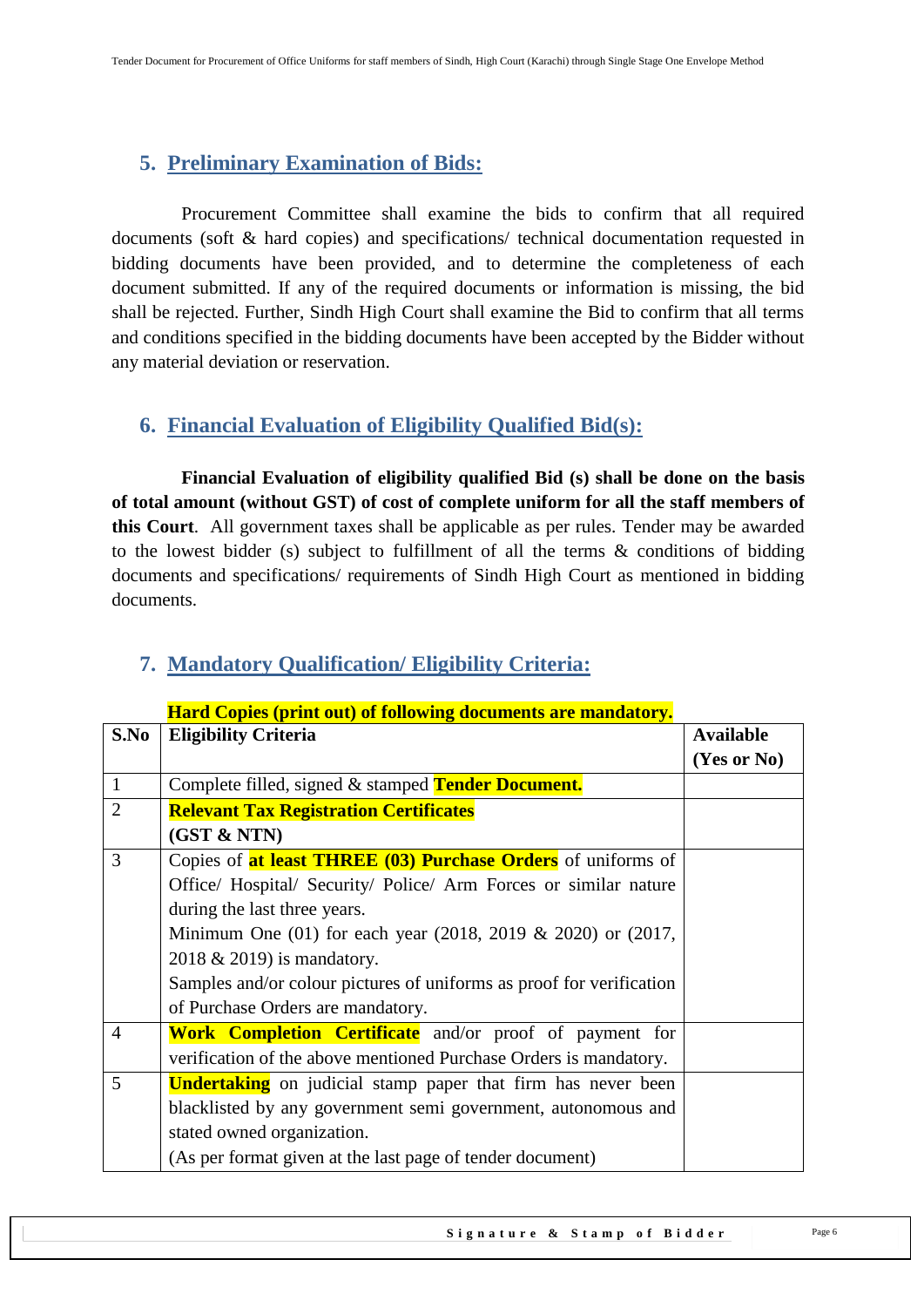|  |                                    |  | Average Financial turnover (Sales Revenue) of at least                     |  |  |
|--|------------------------------------|--|----------------------------------------------------------------------------|--|--|
|  |                                    |  | <b>Rs. 4 million</b> per annum during the last three years. (authenticated |  |  |
|  | financial statements are required) |  |                                                                            |  |  |

#### **Soft Copies (CD/DVD/USB) of following documents are mandatory.**

| S.No | <b>Eligibility Criteria</b>                              | <b>Available</b> |
|------|----------------------------------------------------------|------------------|
|      |                                                          | (Yes or No)      |
|      | Complete filled, signed & stamped <b>Tender Document</b> |                  |
|      |                                                          |                  |
|      | <b>Relevant Tax Registration Certificates</b>            |                  |
|      | (GST & NTN)                                              |                  |

It is undertaken that I have provided soft and hard copies of the above mentioned documents. It is understood that Sindh High Court reserves the right to reject our bid/ disqualify us in case of non-availability of the above mentioned documents and decision of Sindh High Court shall be final.

| Name:             |  |
|-------------------|--|
| Designation:      |  |
|                   |  |
|                   |  |
|                   |  |
| Signature & stamp |  |
|                   |  |
|                   |  |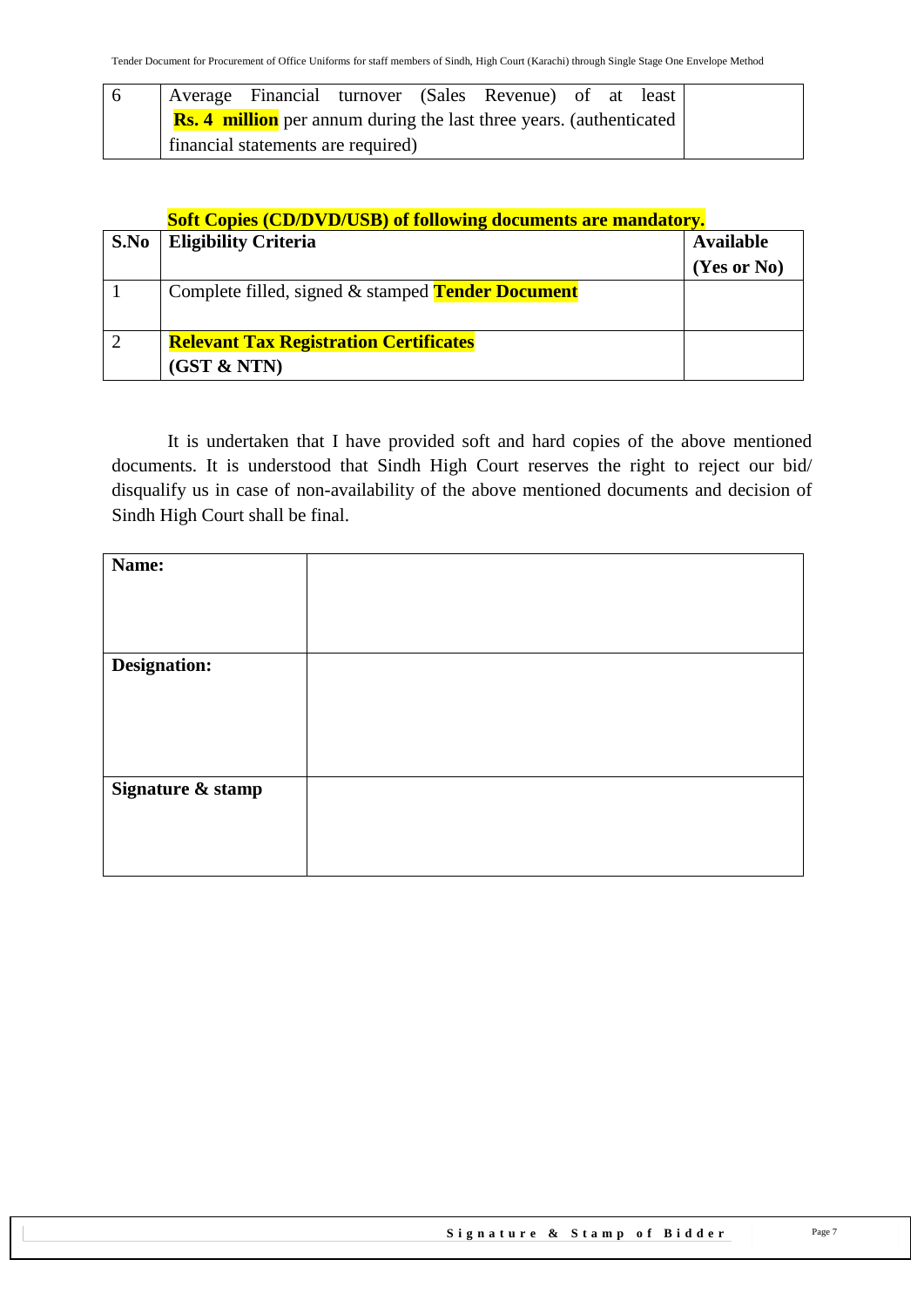#### <span id="page-7-1"></span><span id="page-7-0"></span>**7.1. COPY OF GST**

# **Please attach/ staple/ paste GST Registration Certificate in this box**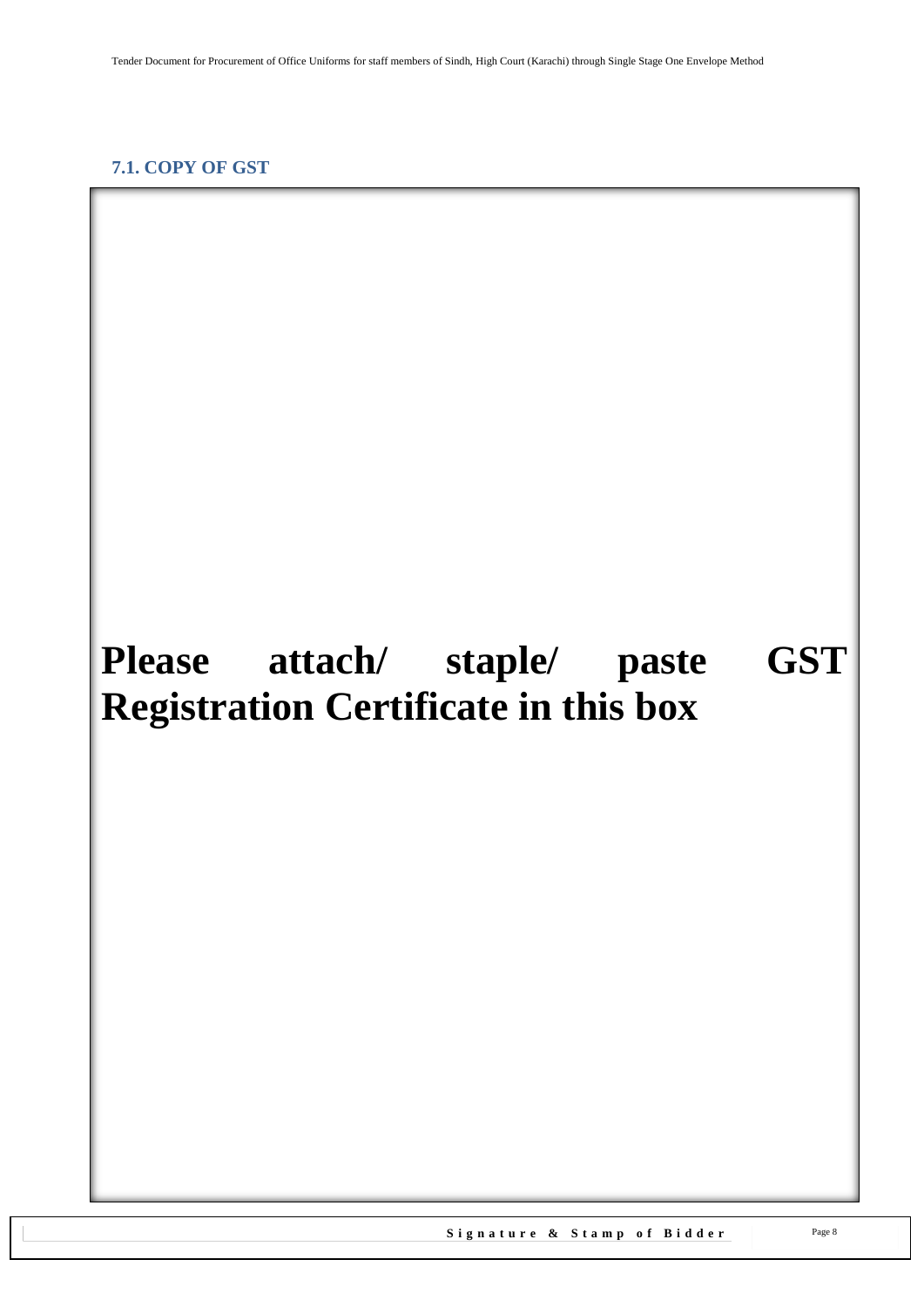<span id="page-8-1"></span>Tender Document for Procurement of Office Uniforms for staff members of Sindh, High Court (Karachi) through Single Stage One Envelope Method

### <span id="page-8-0"></span>**7.2. COPY OF NTN**

# **Please attach/ staple/ paste NTN Registration Certificate in this box**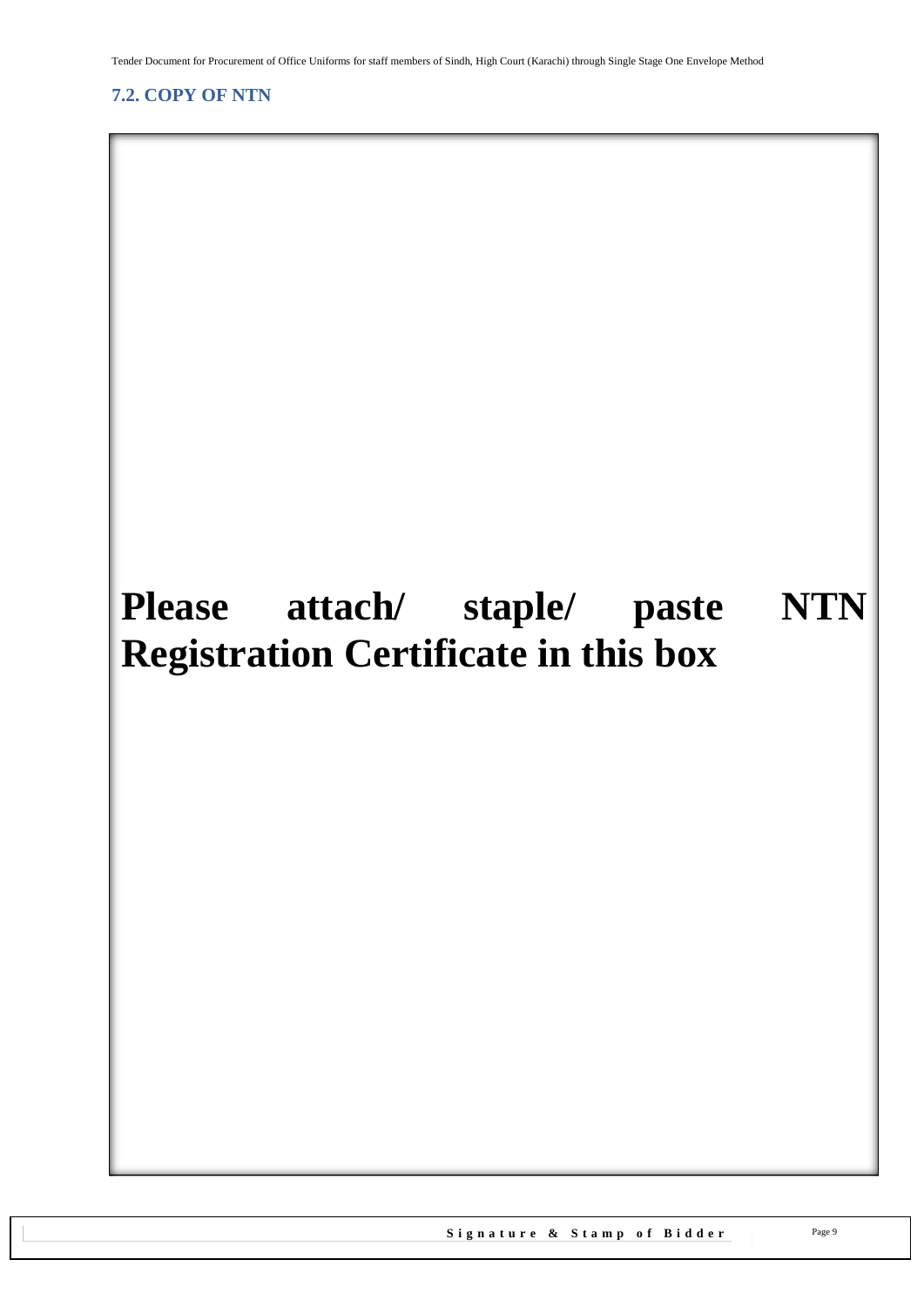| S.No         | Purchase Order issued Purchase |                 | <b>Date</b>               | of Name & Contact      |
|--------------|--------------------------------|-----------------|---------------------------|------------------------|
|              | by                             | <b>Order No</b> | <b>Purchase</b>           | <b>Numbers</b><br>for  |
|              | (Name of Organization)         |                 | Order                     | verifications<br>of    |
|              |                                |                 |                           | <b>Purchase Orders</b> |
| $\mathbf{1}$ |                                |                 | $\cdots$ - $\cdots$ -2018 |                        |
|              |                                |                 |                           |                        |
|              |                                |                 |                           |                        |
|              |                                |                 |                           |                        |
|              |                                |                 |                           |                        |
| 2            |                                |                 | $\cdots$ - $\cdots$ -2019 |                        |
|              |                                |                 |                           |                        |
|              |                                |                 |                           |                        |
|              |                                |                 |                           |                        |
|              |                                |                 |                           |                        |
| 3            |                                |                 | $\cdots$ - $\cdots$ -2020 |                        |
|              |                                |                 |                           |                        |
|              |                                |                 |                           |                        |
|              |                                |                 |                           |                        |
|              |                                |                 |                           |                        |
|              |                                |                 |                           |                        |

#### <span id="page-9-0"></span>**7.3. Details of Purchase Orders of Similar Nature**

- 1. Please be informed that bidder must provide samples and/or colour pictures of uniforms provided as mentioned in the above mentioned Purchase Orders in order to verify the authenticity of Purchase Orders.
- 2. Bidders must provide name & contact numbers for verification of Purchase Orders.
- 3. Bidder must provide completion certificates for verification of Purchase Orders.
- 4. Tender shall be rejected in case of submission of fake/fabricated/manipulated Purchase Orders.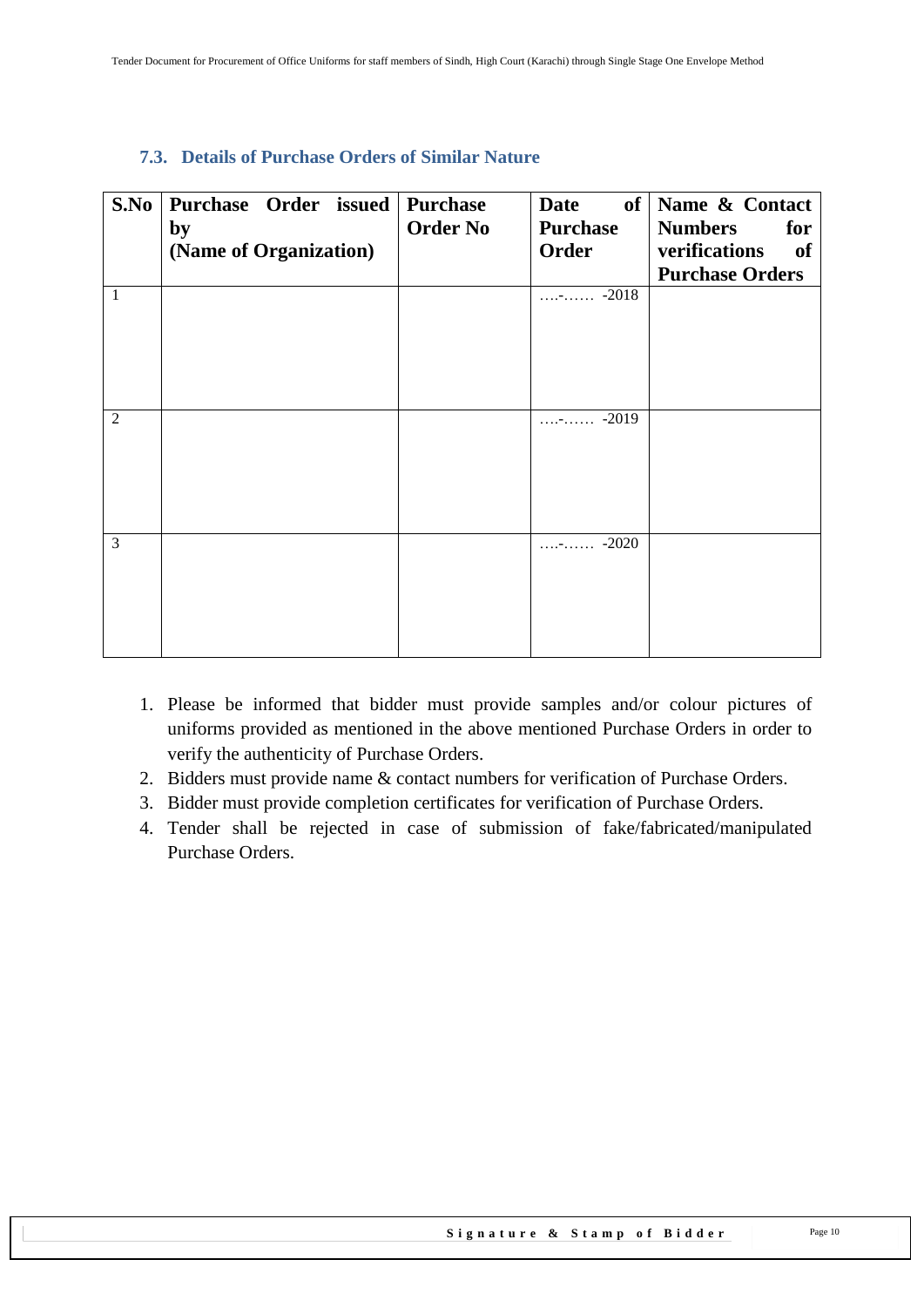#### <span id="page-10-0"></span>**7.3.1. COPY OF PURCHASE ORDER (2018)**

# **Please attach/ staple/ paste Purchase Order (2018) in this box**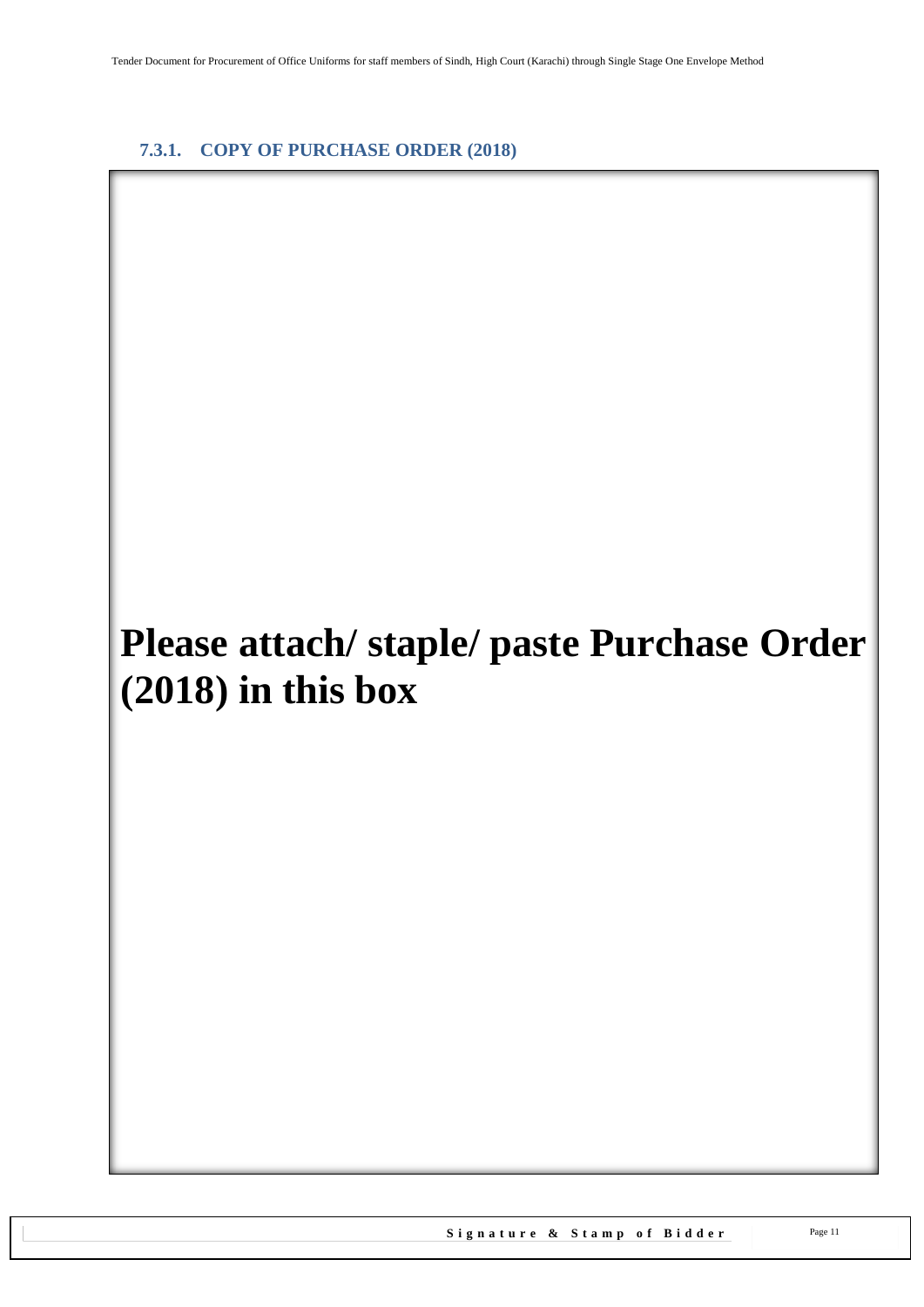### <span id="page-11-0"></span>**7.3.2. COPY OF PURCHASE ORDER (2019)**

# **Please attach/ staple/ paste Purchase Order (2019) in this box**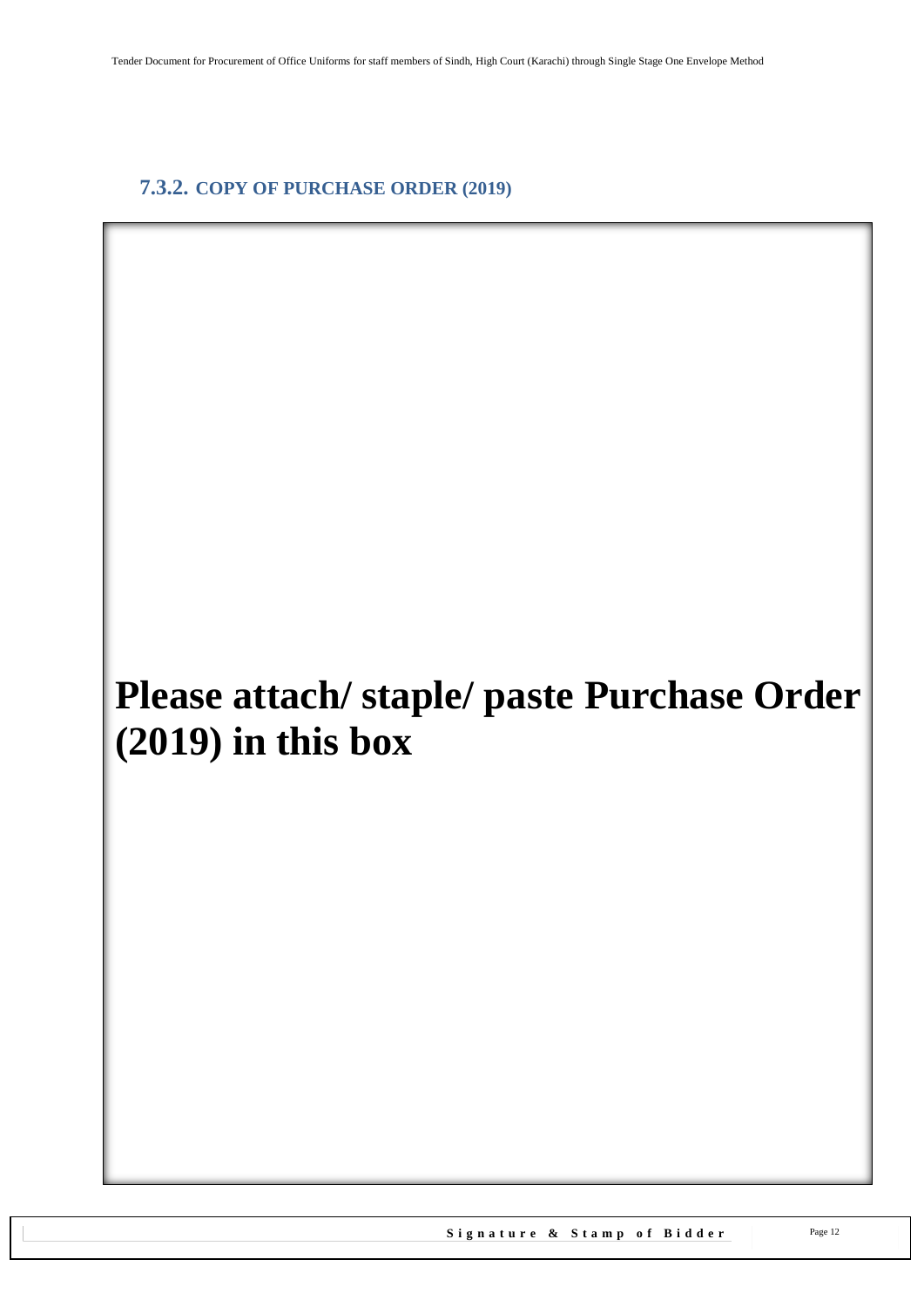<span id="page-12-0"></span>**7.3. COPY OF PURCHASE ORDER (2020)**

# **Please attach/ staple/ paste Purchase Order (2020) in this box**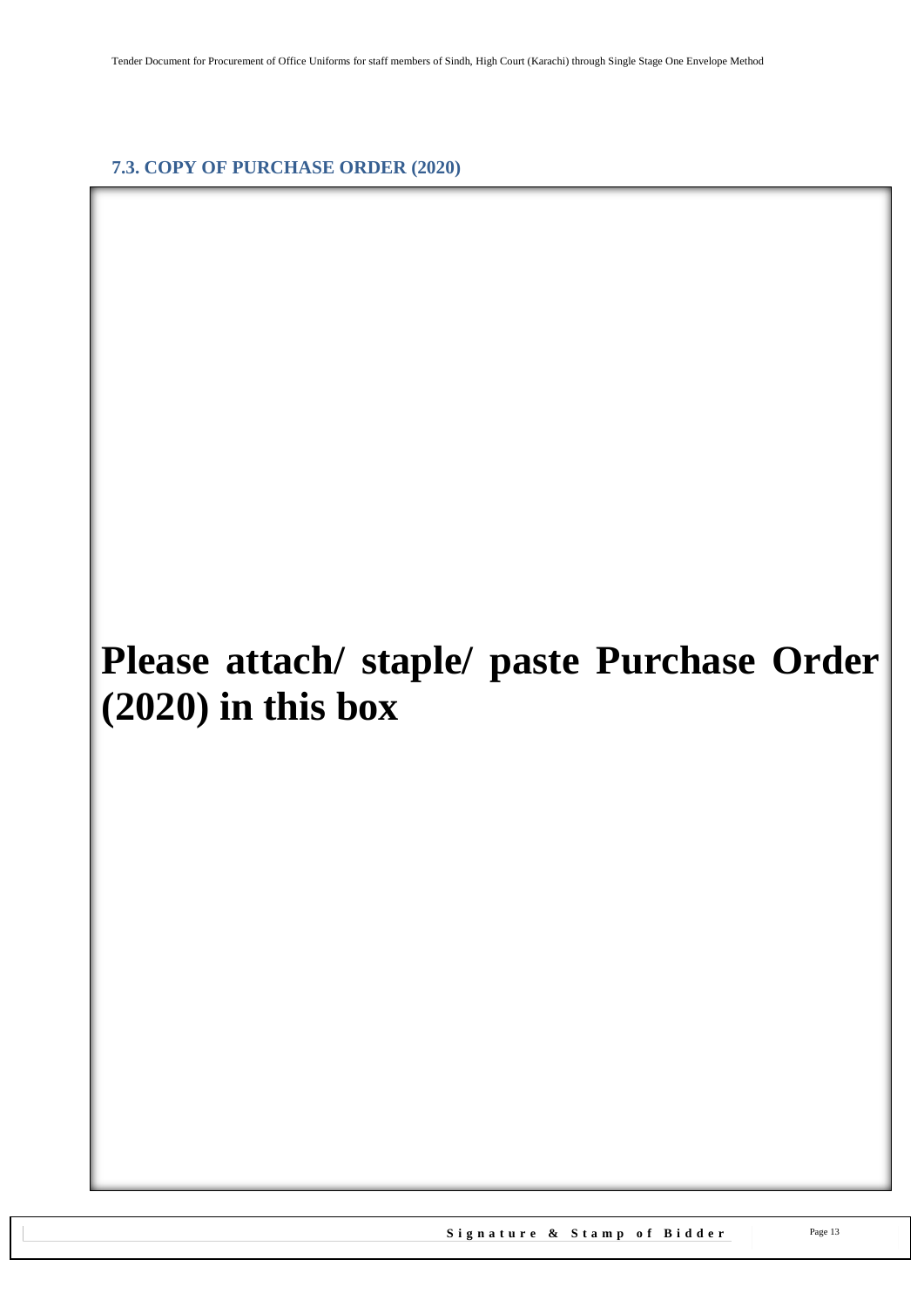#### <span id="page-13-0"></span>**7.4. Details of Financial Turnover/ Sales Revenue of Office Uniforms during the last three (03) years**

| S.No         | <b>Financial Year</b> | Turnover/ Sales Revenue of Uniforms (Rs.) |
|--------------|-----------------------|-------------------------------------------|
| $\mathbf{1}$ | 2018                  |                                           |
|              |                       |                                           |
| 2            | 2019                  |                                           |
| 3            | 2020                  |                                           |

\*Please furnish authenticated financial statements for verification of your financial turnover as mentioned above.

\*Please be informed that financial turn over means net sales revenue of uniforms. Available credit balance in bank account cannot be considered as financial turn over/ sales revenue of uniforms. Hence, you are required to provide supporting document (s) for verification of your financial turnover/ sales revenue of uniforms.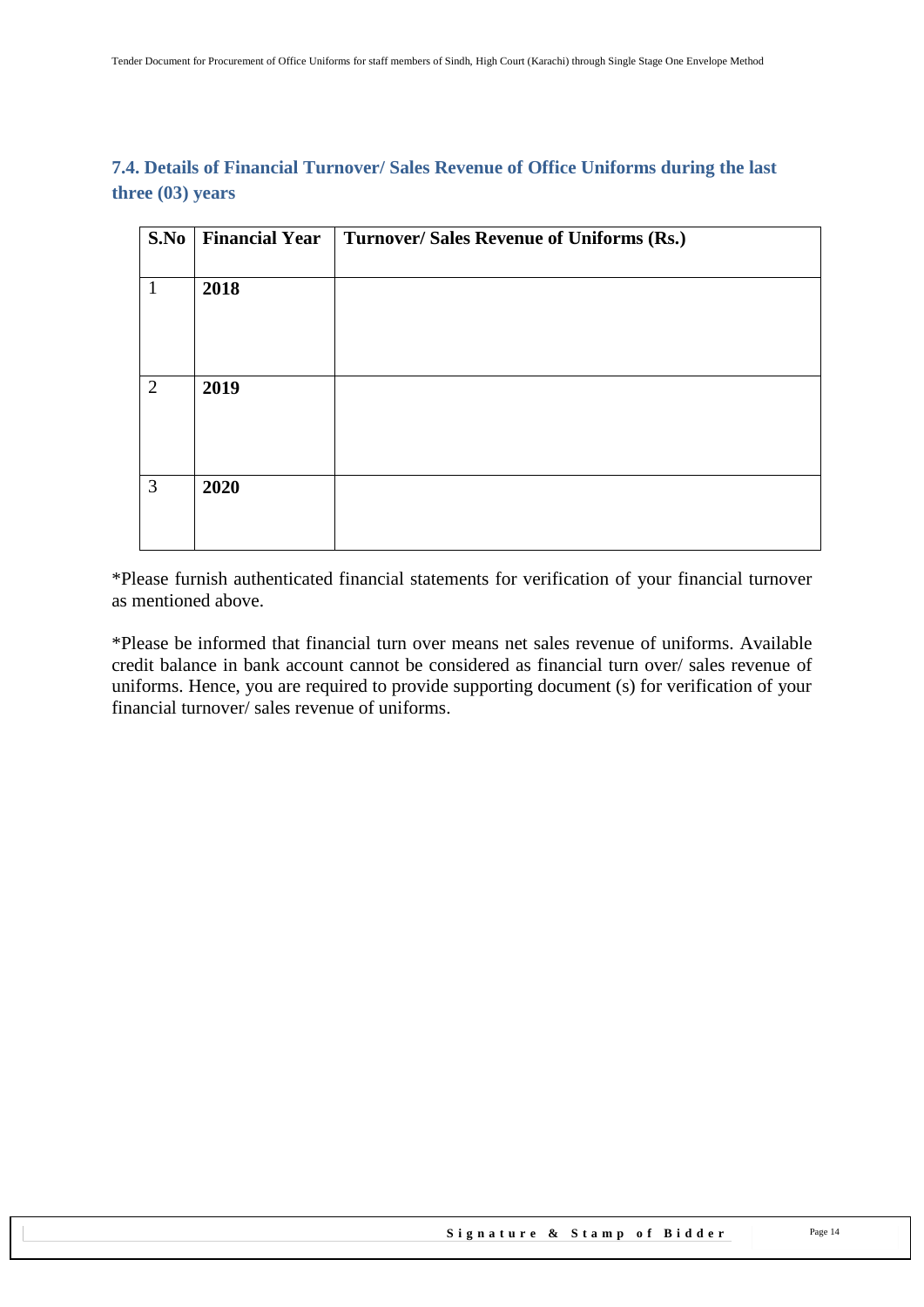# <span id="page-14-0"></span>**8. Specifications of Uniforms**

| S.No           | <b>Name of Post</b>    | <b>Specifications of Complete Uniform Kit</b> |  |  |
|----------------|------------------------|-----------------------------------------------|--|--|
| $\mathbf{1}$   | Chowkidar              | Two (02) Shalwar Kameez                       |  |  |
|                |                        | (high quality wash & wear fabric of famous    |  |  |
|                |                        | brand or equivalent standard) with badges and |  |  |
|                |                        | monogram as per instruction of client.        |  |  |
|                |                        | One (01) pair of Black Shoes of Bata or       |  |  |
|                |                        | equivalent standard.                          |  |  |
|                |                        | Two (02) pairs of Black socks Dowson or       |  |  |
|                |                        | equivalent standard.                          |  |  |
| $\overline{2}$ | <b>Sanitary Worker</b> | Two (02) Shalwar Kameez<br>➤                  |  |  |
|                |                        | (high quality wash & wear fabric of famous    |  |  |
|                |                        | brand or equivalent standard) with badges and |  |  |
|                |                        | monogram as per instruction of client.        |  |  |
|                |                        | One (01) pair of Black Shoes of Bata or       |  |  |
|                |                        | equivalent standard.                          |  |  |
|                |                        | Two (02) pairs of Black socks Dowson or       |  |  |
|                |                        | equivalent standard.                          |  |  |
| 3              | Farash                 | Two (02) Shalwar Kameez                       |  |  |
|                |                        | (high quality wash & wear fabric of famous    |  |  |
|                |                        | brand or equivalent standard) with badges and |  |  |
|                |                        | monogram as per instruction of client.        |  |  |
|                |                        | One (01) pair of Black Shoes of Bata or       |  |  |
|                |                        | equivalent standard.                          |  |  |
|                |                        | Two (02) pairs of Black socks Dowson or       |  |  |
|                |                        | equivalent standard.                          |  |  |
| $\overline{4}$ | <b>Gardener</b>        | Two (02) Shalwar Kameez<br>➤                  |  |  |
|                |                        | (high quality wash & wear fabric of famous    |  |  |
|                |                        | brand or equivalent standard) with badges and |  |  |
|                |                        | monogram as per instruction of client.        |  |  |
|                |                        | One (01) pair of Black Shoes of Bata or       |  |  |
|                |                        | equivalent standard.                          |  |  |
|                |                        | Two (02) pairs of Black socks Dowson or<br>➤  |  |  |
|                |                        | equivalent standard.                          |  |  |
| 5              | <b>Naib Qasid</b>      | Two (02) Shalwar Kameez<br>⋗                  |  |  |
|                |                        | (high quality wash & wear fabric of famous    |  |  |
|                |                        | brand or equivalent standard) with badges and |  |  |
|                |                        | monogram as per instruction of client.        |  |  |
|                |                        | One (01) pair of Black Shoes of Bata or       |  |  |
|                |                        | equivalent standard.                          |  |  |
|                |                        | Two (02) pairs of Black socks Dowson or       |  |  |
|                |                        | equivalent standard.                          |  |  |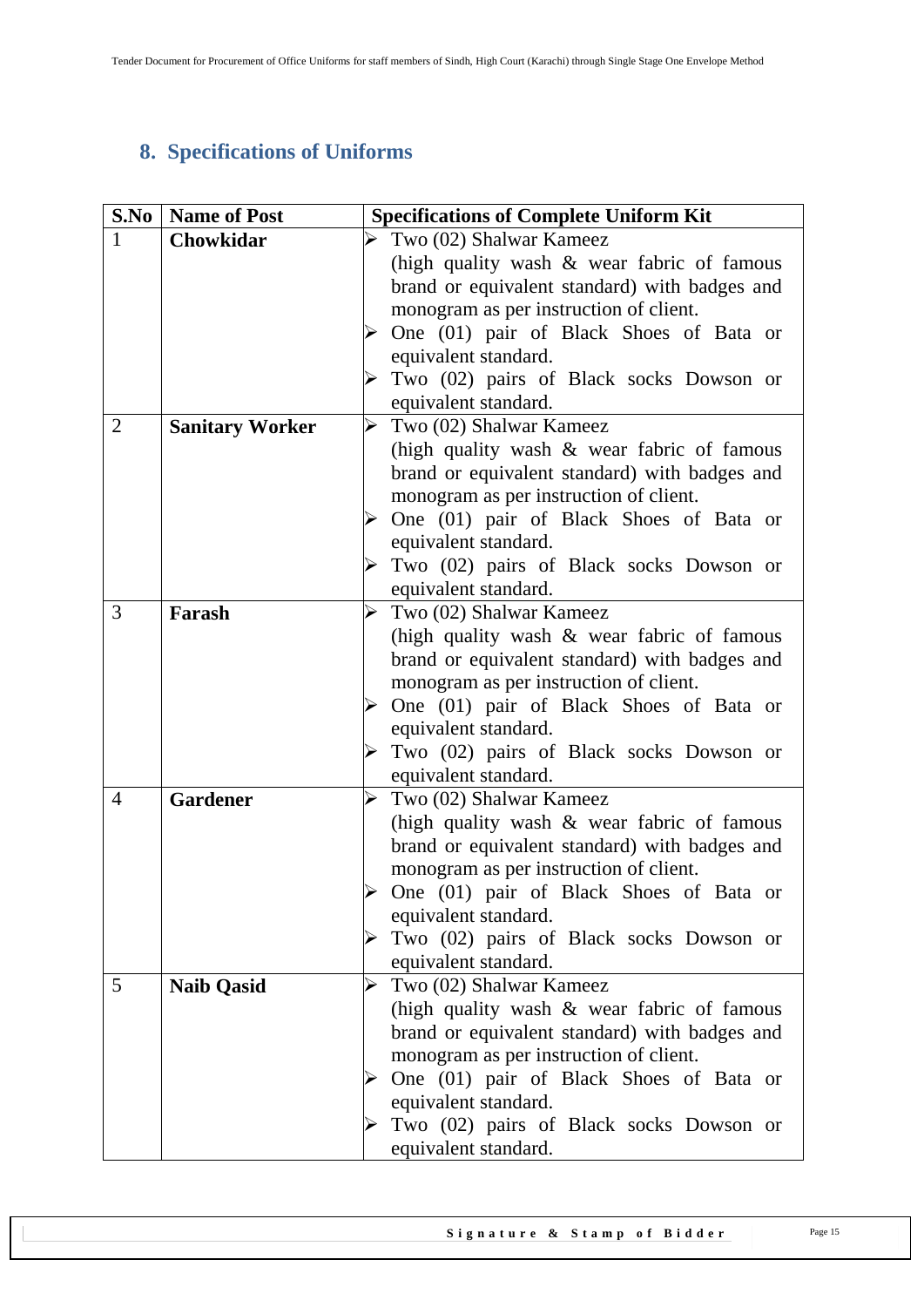| 6              | Hawaldar                  | $\triangleright$ Two (02) Shalwar Kameez                    |
|----------------|---------------------------|-------------------------------------------------------------|
|                |                           | $\triangleright$ (high quality wash & wear fabric of famous |
|                |                           | brand or equivalent standard) with badges and               |
|                |                           | monogram as per instruction of client.                      |
|                |                           | $\triangleright$ One (01) Sherwani (high quality fabric of  |
|                |                           | famous brand or equivalent standard; badges                 |
|                |                           | and monogram with golden ribbon work as per                 |
|                |                           | instruction of client.                                      |
|                |                           | $\triangleright$ One (01) Jinnah Cap.                       |
|                |                           | $\triangleright$ One (01) pair of Black Shoes of Bata or    |
|                |                           | equivalent standard.                                        |
|                |                           | $\triangleright$ Two (02) pairs of Black socks Dowson or    |
|                |                           | equivalent standard.                                        |
| $\overline{7}$ | <b>Generator Operator</b> | Two (02) Shalwar Kameez<br>➤                                |
|                |                           | (high quality wash & wear fabric of famous                  |
|                |                           | brand or equivalent standard) with badges and               |
|                |                           | monogram as per instruction of client.                      |
|                |                           | One (01) pair of Black Shoes of Bata or                     |
|                |                           | equivalent standard.                                        |
|                |                           | Two (02) pairs of Black socks Dowson or                     |
|                |                           | equivalent standard.                                        |
| 8              | <b>Plumber</b>            | Two (02) Shalwar Kameez<br>➤                                |
|                |                           | (high quality wash $\&$ wear fabric of famous               |
|                |                           | brand or equivalent standard) with badges and               |
|                |                           | monogram as per instruction of client.                      |
|                |                           | One (01) pair of Black Shoes of Bata or<br>➤                |
|                |                           | equivalent standard.                                        |
|                |                           | Two (02) pairs of Black socks Dowson or                     |
|                |                           | equivalent standard.                                        |
| 9              | <b>Machine Operator</b>   | Two (02) Shalwar Kameez high quality wash                   |
|                |                           | & wear fabric of famous brand or equivalent                 |
|                |                           | standard quality wash & wear fabric) with                   |
|                |                           | badges and monogram as per instruction of                   |
|                |                           | client.                                                     |
|                |                           | One (01) pair of Black Shoes of Bata or                     |
|                |                           | equivalent standard.                                        |
|                |                           | Two (02) pairs of Black socks Dowson or                     |
|                |                           | equivalent standard.                                        |
| 10             | <b>Cook</b>               | Two (02) Shalwar Kameez<br>➤                                |
|                |                           | (high quality wash & wear fabric of famous                  |
|                |                           | brand or equivalent standard) with badges and               |
|                |                           | monogram as per instruction of client.                      |
|                |                           | One (01) pair of Black Shoes of Bata or<br>➤                |
|                |                           | equivalent standard.                                        |
|                |                           | (One) Cap of Cook/chef.                                     |
|                |                           | Two (02) pairs of Black socks Dowson or                     |
|                |                           | equivalent standard.                                        |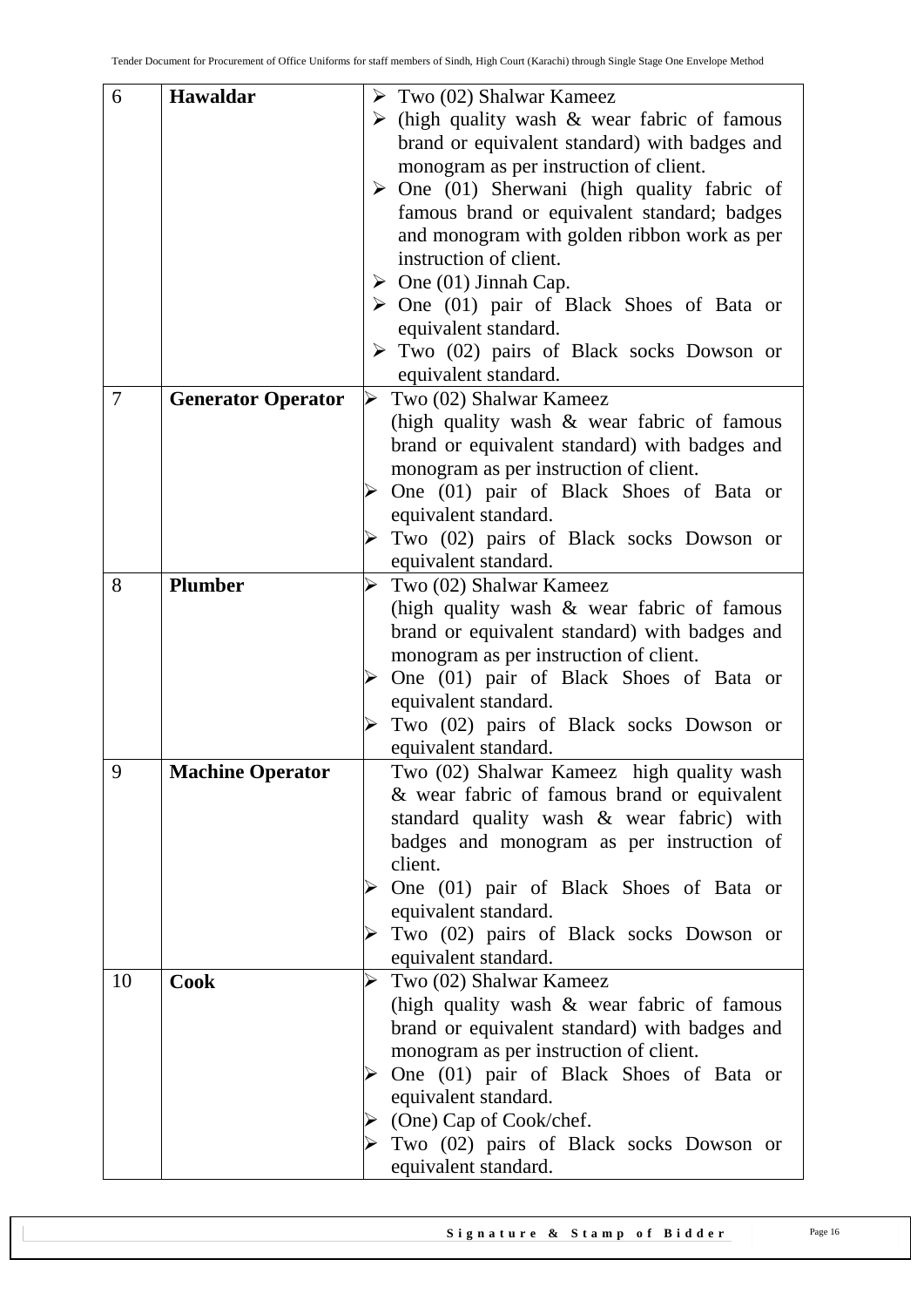| 11 | <b>Driver</b>              | ➤                     | Two (02) Shalwar Kameez                                  |
|----|----------------------------|-----------------------|----------------------------------------------------------|
|    |                            |                       | (high quality wash $\&$ wear fabric of famous            |
|    |                            |                       | brand or equivalent standard) with badges and            |
|    |                            |                       | monogram as per instruction of client.                   |
|    |                            |                       | One (01) Peak Cap with monogram.                         |
|    |                            |                       | $\triangleright$ One (01) pair of Black Shoes of Bata or |
|    |                            |                       | equivalent standard.                                     |
|    |                            |                       | Two (02) pairs of Black socks Dowson or                  |
|    |                            |                       | equivalent standard.                                     |
| 12 | <b>Building Supervisor</b> | $\blacktriangleright$ | Two (02) Shalwar Kameez                                  |
|    |                            |                       | (high quality wash $\&$ wear fabric of famous            |
|    |                            |                       |                                                          |
|    |                            |                       | brand or equivalent standard) with badges and            |
|    |                            |                       | monogram as per instruction of client.                   |
|    |                            |                       | One (01) pair of Black Shoes of Bata or                  |
|    |                            |                       | equivalent standard.                                     |
|    |                            |                       | Two (02) pairs of Black socks Dowson or                  |
|    |                            |                       | equivalent standard.                                     |
| 13 | <b>Judges Tea Room</b>     | ➤                     | Two $(02)$ Pant & Shirt                                  |
|    | <b>Staff</b>               |                       | (high quality wash $\&$ wear fabric of famous            |
|    |                            |                       | brand or equivalent standard) with badges and            |
|    |                            |                       | monogram as per instruction of client.                   |
|    |                            |                       | One (01) pair of Black Shoes of Bata or                  |
|    |                            |                       | equivalent standard.                                     |
|    |                            |                       | Two (02) pairs of Black socks Dowson or                  |
|    |                            |                       | equivalent standard.                                     |
| 14 | Cook-cum-House             |                       | $\triangleright$ Two (02) Shalwar Kameez                 |
|    | <b>Keeper</b>              |                       | (high quality wash & wear fabric of famous               |
|    |                            |                       | brand or equivalent standard) with badges and            |
|    |                            |                       | monogram as per instruction of client.                   |
|    |                            | $\blacktriangleright$ | (One) Cap of Cook.                                       |
|    |                            |                       | $\triangleright$ One (01) pair of Black Shoes of Bata or |
|    |                            |                       | equivalent standard.                                     |
|    |                            |                       | Two (02) pairs of Black socks Dowson or                  |
|    |                            |                       | equivalent standard.                                     |
| 15 | Electrician-cum-           | $\blacktriangleright$ | Two (02) Shalwar Kameez                                  |
|    | <b>Bearer</b>              |                       | (high quality wash $\&$ wear fabric of famous            |
|    |                            |                       | brand or equivalent standard) with badges and            |
|    |                            |                       | monogram as per instruction of client.                   |
|    |                            | $\blacktriangle$      | One (01) pair of Black Shoes of Bata or                  |
|    |                            |                       | equivalent standard.                                     |
|    |                            |                       |                                                          |
|    |                            |                       | Two (02) pairs of Black socks Dowson or                  |
|    |                            |                       | equivalent standard.                                     |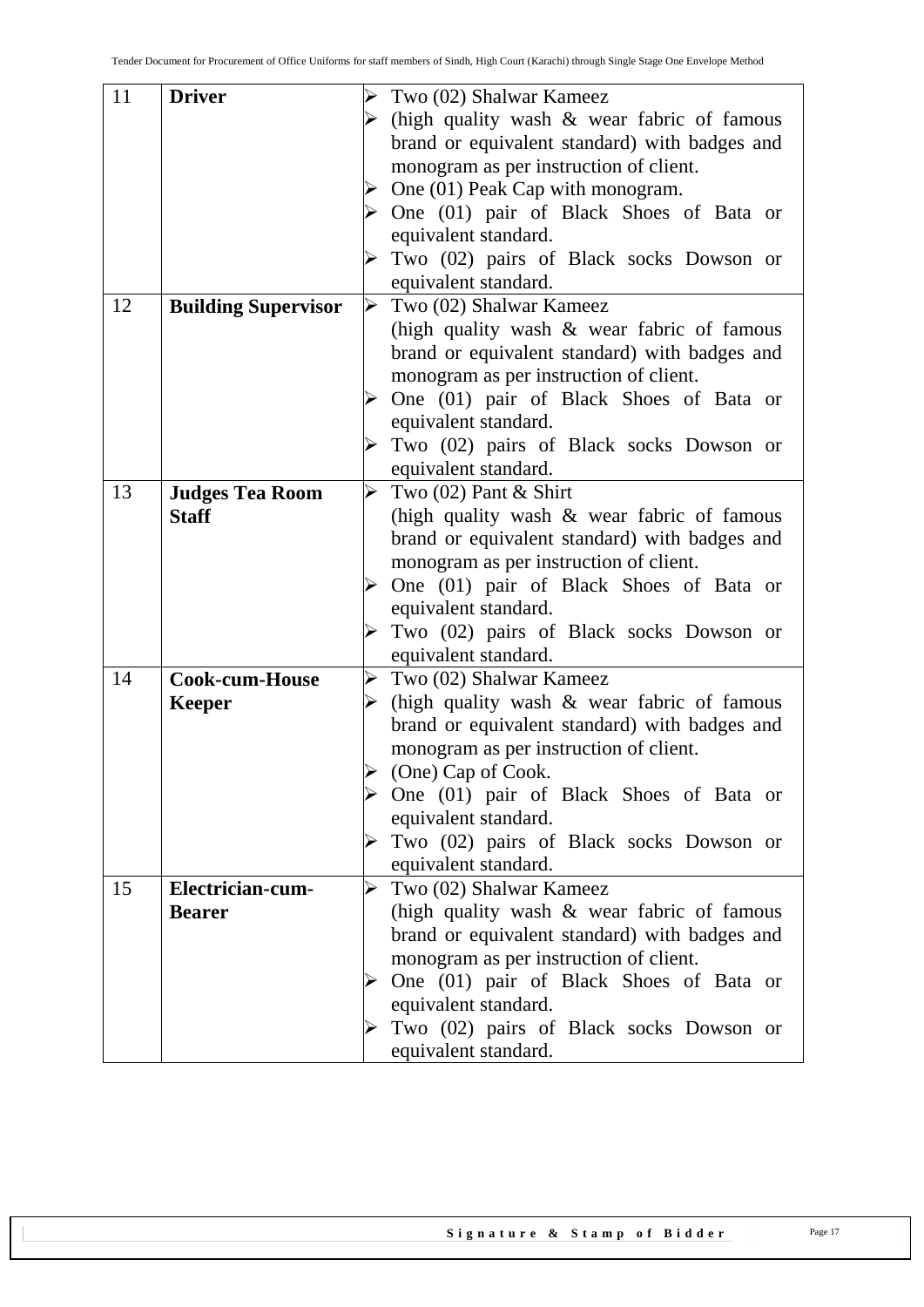| 16 | <b>Plumber-cum-Bearer</b> | Two (02) Shalwar Kameez                       |  |
|----|---------------------------|-----------------------------------------------|--|
|    |                           | (high quality wash $\&$ wear fabric of famous |  |
|    |                           | brand or equivalent standard) with badges and |  |
|    |                           | monogram as per instruction of client.        |  |
|    |                           | One (01) pair of Black Shoes of Bata or       |  |
|    |                           | equivalent standard.                          |  |
|    |                           | Two (02) pairs of Black socks Dowson or       |  |
|    |                           | equivalent standard.                          |  |
| 17 | <b>Chowkidar-cum-</b>     | Two (02) Shalwar Kameez                       |  |
|    | <b>Mali</b>               | (high quality wash $\&$ wear fabric of famous |  |
|    |                           | brand or equivalent standard) with badges and |  |
|    |                           | monogram as per instruction of client.        |  |
|    |                           | One (01) pair of Black Shoes of Bata or       |  |
|    |                           |                                               |  |
|    |                           | equivalent standard.                          |  |
|    |                           | Two (02) pairs of Black socks Dowson or       |  |

Special Note:

- 1. Please note that colour, design, badges and monogram shall be as per instruction of the client.
- 2. Stitching shall be single stitching, imported fusing, one (01) front & two (02) sides pockets, full over lock as per instruction of client.
- 3. Front Pocket shall be with monogram as per instruction of client.
- 4. Uniforms shall be measured as per actual measurement of each and every staff members of this Court. Proposal of Office Uniforms with standard sizes i.e. small, medium & large sizes shall not be considered.
- 5. Date & Time of taking actual measurement of uniforms & shoes shall be decided by the mutual consent of both successful bidder & Sindh High Court.
- 6. Secretary Services of this Court will provide space for taking actual measurements.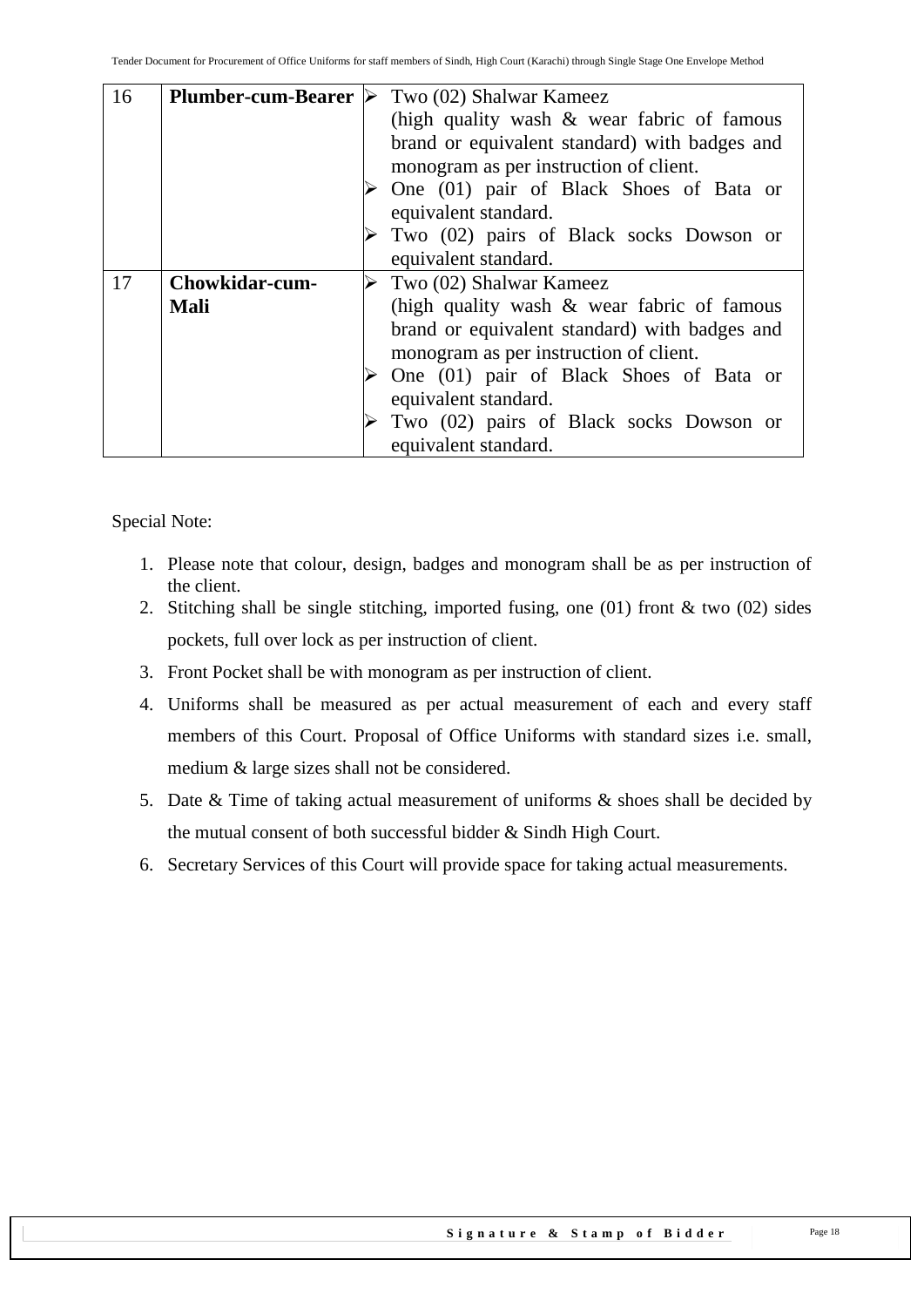# <span id="page-18-0"></span>**9. Financial Proposal:-**

| S.No.          | <b>Name of Post</b> | <b>Articles</b>                                                   | Quantity       | <b>Unit Price</b> | <b>Amount</b> |
|----------------|---------------------|-------------------------------------------------------------------|----------------|-------------------|---------------|
| 1              | Chowkidar           | Complete<br>Shalwar                                               | 2              |                   |               |
|                |                     | Kameez<br>fabric,<br>with                                         |                |                   |               |
|                |                     | stitching, monogram etc.                                          |                |                   |               |
|                |                     | colour & design as per                                            |                |                   |               |
|                |                     | instruction of client.                                            |                |                   |               |
|                |                     | <b>Shoes</b>                                                      | 1              |                   |               |
|                |                     | <b>Socks</b>                                                      | $\overline{2}$ |                   |               |
|                |                     | Unit Cost of Complete Set of Uniform (sum of amount of all items) |                |                   |               |
| $\overline{2}$ | <b>Sanitary</b>     | Complete<br><b>Shalwar</b>                                        | $\overline{2}$ |                   |               |
|                | <b>Workers</b>      | Kameez with<br>fabric,                                            |                |                   |               |
|                |                     | stitching, monogram etc.                                          |                |                   |               |
|                |                     | colour & design as per                                            |                |                   |               |
|                |                     | instruction of client.                                            |                |                   |               |
|                |                     | <b>Shoes</b>                                                      | 1              |                   |               |
|                |                     | <b>Socks</b>                                                      | $\overline{2}$ |                   |               |
|                |                     | Unit Cost of Complete Set of Uniform (sum of amount of all items) |                |                   |               |
| 3              | Farash              | Complete<br><b>Shalwar</b>                                        | $\overline{2}$ |                   |               |
|                |                     | with<br>fabric,<br>Kameez                                         |                |                   |               |
|                |                     | stitching, monogram etc.                                          |                |                   |               |
|                |                     | colour & design as per                                            |                |                   |               |
|                |                     | instruction of client.                                            |                |                   |               |
|                |                     | <b>Shoes</b>                                                      | $\mathbf{1}$   |                   |               |
|                |                     | <b>Socks</b>                                                      | $\overline{2}$ |                   |               |
|                |                     | Unit Cost of Complete Set of Uniform (sum of amount of all items) |                |                   |               |
| $\overline{4}$ | <b>Gardeners</b>    | Complete<br><b>Shalwar</b>                                        | $\overline{2}$ |                   |               |
|                |                     | Kameez<br>with<br>fabric,                                         |                |                   |               |
|                |                     | stitching, monogram etc.                                          |                |                   |               |
|                |                     | colour & design as per                                            |                |                   |               |
|                |                     | instruction of client.                                            |                |                   |               |
|                |                     | <b>Shoes</b>                                                      | $\mathbf{1}$   |                   |               |
|                |                     | Socks                                                             | $\overline{2}$ |                   |               |
|                |                     | Unit Cost of Complete Set of Uniform (sum of amount of all items) |                |                   |               |
| 5              | <b>Naib Qasids</b>  | Shalwar<br>Complete                                               | 2              |                   |               |
|                |                     | <b>Kameez</b><br>with<br>fabric,                                  |                |                   |               |
|                |                     | stitching, monogram etc.                                          |                |                   |               |
|                |                     | colour & design as per                                            |                |                   |               |
|                |                     | instruction of client.                                            |                |                   |               |
|                |                     | <b>Shoes</b>                                                      | 1              |                   |               |
|                |                     | Socks                                                             | $\overline{2}$ |                   |               |
|                |                     | Unit Cost of Complete Set of Uniform (sum of amount of all items) |                |                   |               |
|                |                     |                                                                   |                |                   |               |
|                |                     |                                                                   |                |                   |               |
|                |                     |                                                                   |                |                   |               |
|                |                     |                                                                   |                |                   |               |
|                |                     |                                                                   |                |                   |               |
|                |                     |                                                                   |                |                   |               |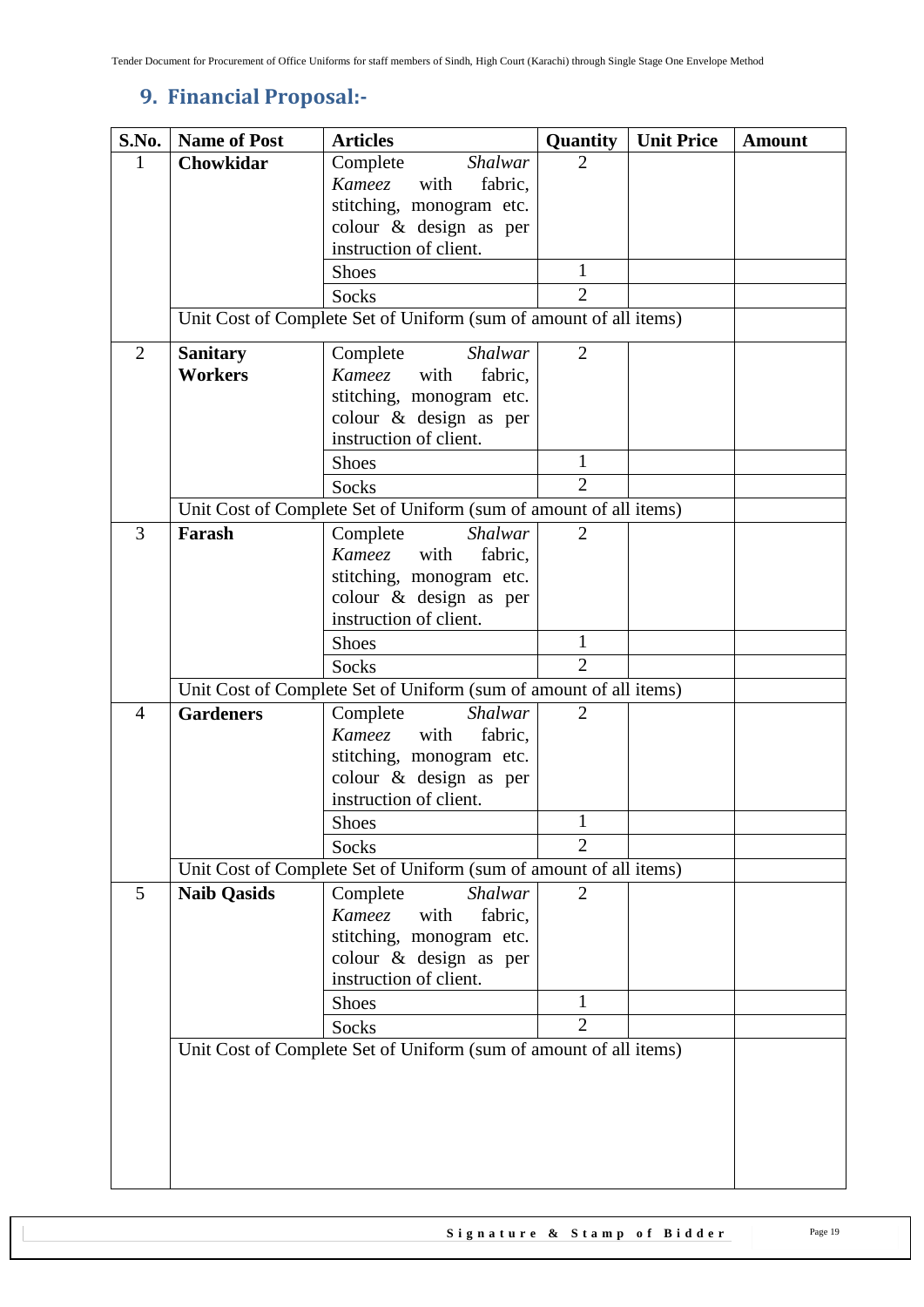| 6              | Generator       | Complete<br>Shalwar                                                        | $\overline{2}$ |  |
|----------------|-----------------|----------------------------------------------------------------------------|----------------|--|
|                | Operator        | with<br>Kameez<br>fabric,                                                  |                |  |
|                |                 | stitching, monogram etc.                                                   |                |  |
|                |                 | colour & design as per                                                     |                |  |
|                |                 | instruction of client.                                                     |                |  |
|                |                 | <b>Shoes</b>                                                               | $\mathbf{1}$   |  |
|                |                 | <b>Socks</b>                                                               | $\overline{2}$ |  |
|                |                 | Unit Cost of Complete Set of Uniform (sum of amount of all items)          |                |  |
| $\overline{7}$ | <b>Plumber</b>  | Complete<br><b>Shalwar</b>                                                 | $\overline{2}$ |  |
|                |                 | Kameez<br>fabric,<br>with                                                  |                |  |
|                |                 | stitching, monogram etc.                                                   |                |  |
|                |                 | colour & design as per                                                     |                |  |
|                |                 | instruction of client.                                                     |                |  |
|                |                 | <b>Shoes</b>                                                               | 1              |  |
|                |                 | Socks                                                                      | $\overline{2}$ |  |
|                |                 | Unit Cost of Complete Set of Uniform (sum of amount of all items)          |                |  |
| 8              | <b>Machine</b>  | Complete<br><b>Shalwar</b>                                                 | $\overline{2}$ |  |
|                | Operator        | Kameez with<br>fabric,                                                     |                |  |
|                |                 | stitching, monogram etc.<br>colour & design as per                         |                |  |
|                |                 | instruction of client.                                                     |                |  |
|                |                 | <b>Shoes</b>                                                               | 1              |  |
|                |                 | <b>Socks</b>                                                               | $\overline{2}$ |  |
|                |                 | Unit Cost of Complete Set of Uniform (sum of amount of all items)          |                |  |
| 9              | <b>Cook</b>     | Complete<br>Shalwar                                                        | $\overline{2}$ |  |
|                |                 | with<br>Kameez<br>fabric,                                                  |                |  |
|                |                 |                                                                            |                |  |
|                |                 |                                                                            |                |  |
|                |                 | stitching, monogram etc.                                                   |                |  |
|                |                 | colour & design as per<br>instruction of client.                           |                |  |
|                |                 | <b>Shoes</b>                                                               | $\mathbf{1}$   |  |
|                |                 | Cap for Cook/ Chef                                                         | $\mathbf{1}$   |  |
|                |                 | Socks                                                                      | $\overline{2}$ |  |
|                |                 | Unit Cost of Complete Set of Uniform (sum of amount of all items)          |                |  |
| 10             | <b>Hawaldar</b> | Complete<br>Shalwar                                                        | $\overline{2}$ |  |
|                |                 | Kameez with<br>fabric,                                                     |                |  |
|                |                 | stitching, monogram etc.                                                   |                |  |
|                |                 | colour & design as per                                                     |                |  |
|                |                 | instruction of client.                                                     |                |  |
|                |                 | Complete Sherwani with                                                     | $\mathbf{1}$   |  |
|                |                 | fabric,<br>stitching,                                                      |                |  |
|                |                 | monogram, golden ribbon                                                    |                |  |
|                |                 | work etc colour & design                                                   |                |  |
|                |                 | instruction<br>of<br>as per                                                |                |  |
|                |                 | client.                                                                    |                |  |
|                |                 | Jinnah Cap                                                                 | 1<br>1         |  |
|                |                 | Shoes                                                                      |                |  |
|                |                 | Socks<br>Unit Cost of Complete Set of Uniform (sum of amount of all items) | $\overline{2}$ |  |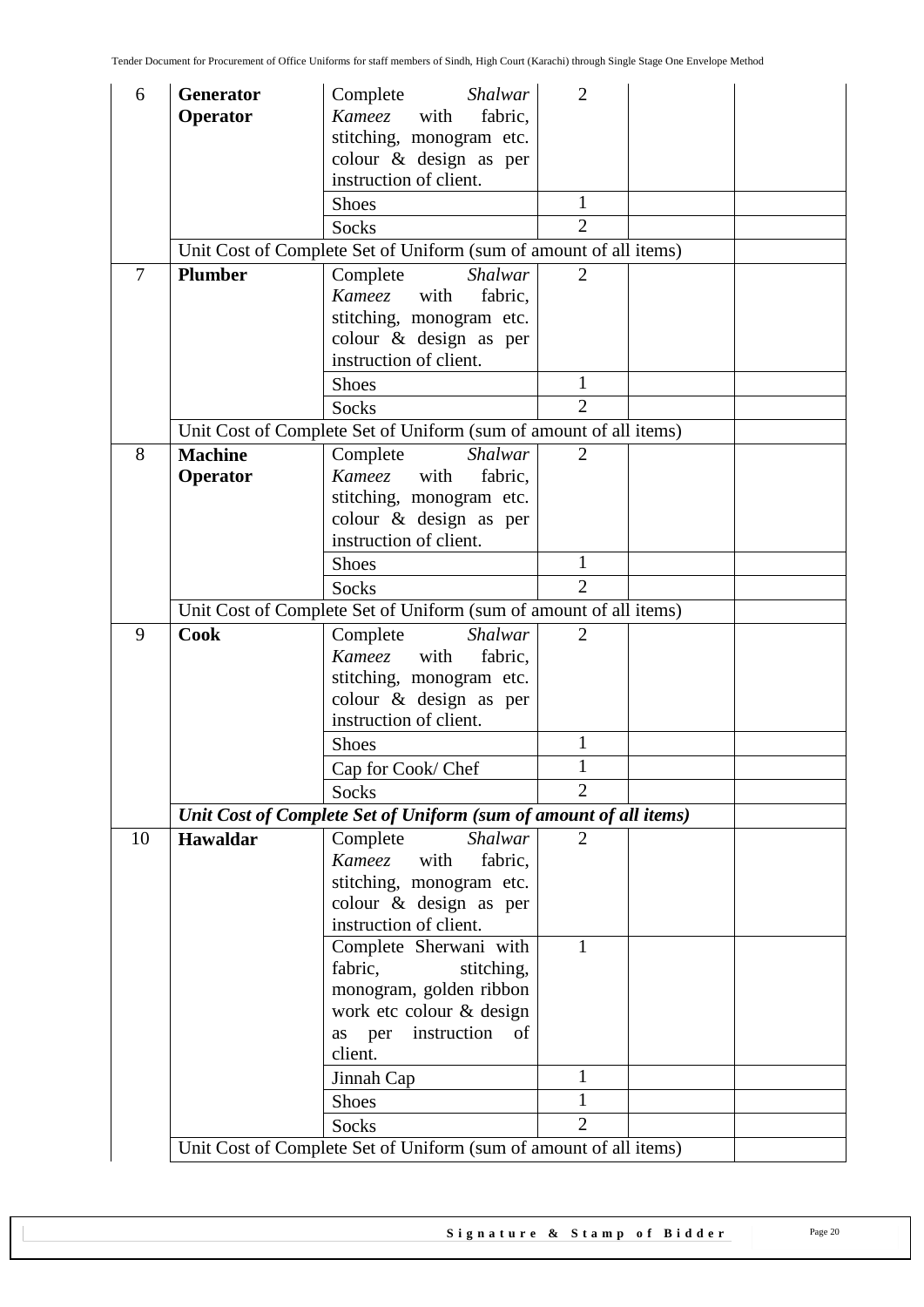| 11 | <b>Driver</b>                                                     | Complete<br>Shalwar                                               | $\overline{2}$ |  |  |  |  |
|----|-------------------------------------------------------------------|-------------------------------------------------------------------|----------------|--|--|--|--|
|    |                                                                   | <i>Kameez</i> with<br>fabric,                                     |                |  |  |  |  |
|    |                                                                   | stitching, monogram etc.                                          |                |  |  |  |  |
|    |                                                                   | colour & design as per                                            |                |  |  |  |  |
|    |                                                                   | instruction of client.                                            |                |  |  |  |  |
|    |                                                                   | <b>Shoes</b>                                                      | 1              |  |  |  |  |
|    |                                                                   | <b>Socks</b>                                                      | $\overline{2}$ |  |  |  |  |
|    |                                                                   | driver<br>for<br>with<br>Cap                                      | $\mathbf{1}$   |  |  |  |  |
|    |                                                                   | monogram<br>as<br>per                                             |                |  |  |  |  |
|    |                                                                   | instruction of client.                                            |                |  |  |  |  |
|    |                                                                   | Unit Cost of Complete Set of Uniform (sum of amount of all items) |                |  |  |  |  |
| 12 | Cook-cum-                                                         | Complete<br>Shalwar                                               | $\overline{2}$ |  |  |  |  |
|    | <b>House Keeper</b>                                               | Kameez<br>with<br>fabric,                                         |                |  |  |  |  |
|    |                                                                   | stitching, monogram etc.                                          |                |  |  |  |  |
|    |                                                                   | colour & design as per                                            |                |  |  |  |  |
|    |                                                                   | instruction of client.                                            |                |  |  |  |  |
|    |                                                                   | Cap for Cook/Chef                                                 |                |  |  |  |  |
|    |                                                                   | <b>Shoes</b>                                                      | $\mathbf{1}$   |  |  |  |  |
|    |                                                                   | Socks                                                             | $\overline{2}$ |  |  |  |  |
|    |                                                                   | Unit Cost of Complete Set of Uniform (sum of amount of all items) |                |  |  |  |  |
|    |                                                                   |                                                                   |                |  |  |  |  |
| 13 | Electrician-cum-                                                  | Complete<br>Shalwar                                               | $\overline{2}$ |  |  |  |  |
|    | <b>Bearer</b>                                                     | Kameez<br>with<br>fabric,                                         |                |  |  |  |  |
|    |                                                                   | stitching, monogram etc.                                          |                |  |  |  |  |
|    |                                                                   | colour & design as per                                            |                |  |  |  |  |
|    |                                                                   | instruction of client.                                            |                |  |  |  |  |
|    |                                                                   | Shoes                                                             | 1              |  |  |  |  |
|    |                                                                   | Socks                                                             | $\overline{2}$ |  |  |  |  |
|    | Unit Cost of Complete Set of Uniform (sum of amount of all items) |                                                                   |                |  |  |  |  |
| 14 | Plumber-cum-                                                      | Complete<br><b>Shalwar</b>                                        | $\overline{2}$ |  |  |  |  |
|    | <b>Bearer</b>                                                     | Kameez with<br>fabric,                                            |                |  |  |  |  |
|    |                                                                   | stitching, monogram etc.<br>colour & design as per                |                |  |  |  |  |
|    |                                                                   | instruction of client.                                            |                |  |  |  |  |
|    |                                                                   | <b>Shoes</b>                                                      | 1              |  |  |  |  |
|    |                                                                   | <b>Socks</b>                                                      | $\overline{2}$ |  |  |  |  |
|    | Unit Cost of Complete Set of Uniform (sum of amount of all items) |                                                                   |                |  |  |  |  |
| 15 | Chowkidar-cum-                                                    | Complete<br><b>Shalwar</b>                                        | $\overline{2}$ |  |  |  |  |
|    | <b>Mali</b>                                                       | <b>Kameez</b><br>with<br>fabric,                                  |                |  |  |  |  |
|    |                                                                   | stitching, monogram etc.                                          |                |  |  |  |  |
|    |                                                                   | colour & design as per                                            |                |  |  |  |  |
|    |                                                                   | instruction of client.                                            |                |  |  |  |  |
|    |                                                                   |                                                                   |                |  |  |  |  |
|    |                                                                   | <b>Shoes</b>                                                      | 1              |  |  |  |  |
|    |                                                                   | Socks                                                             | $\overline{2}$ |  |  |  |  |
|    |                                                                   | Unit Cost of Complete Set of Uniform (sum of amount of all items) |                |  |  |  |  |
|    |                                                                   |                                                                   |                |  |  |  |  |
|    |                                                                   |                                                                   |                |  |  |  |  |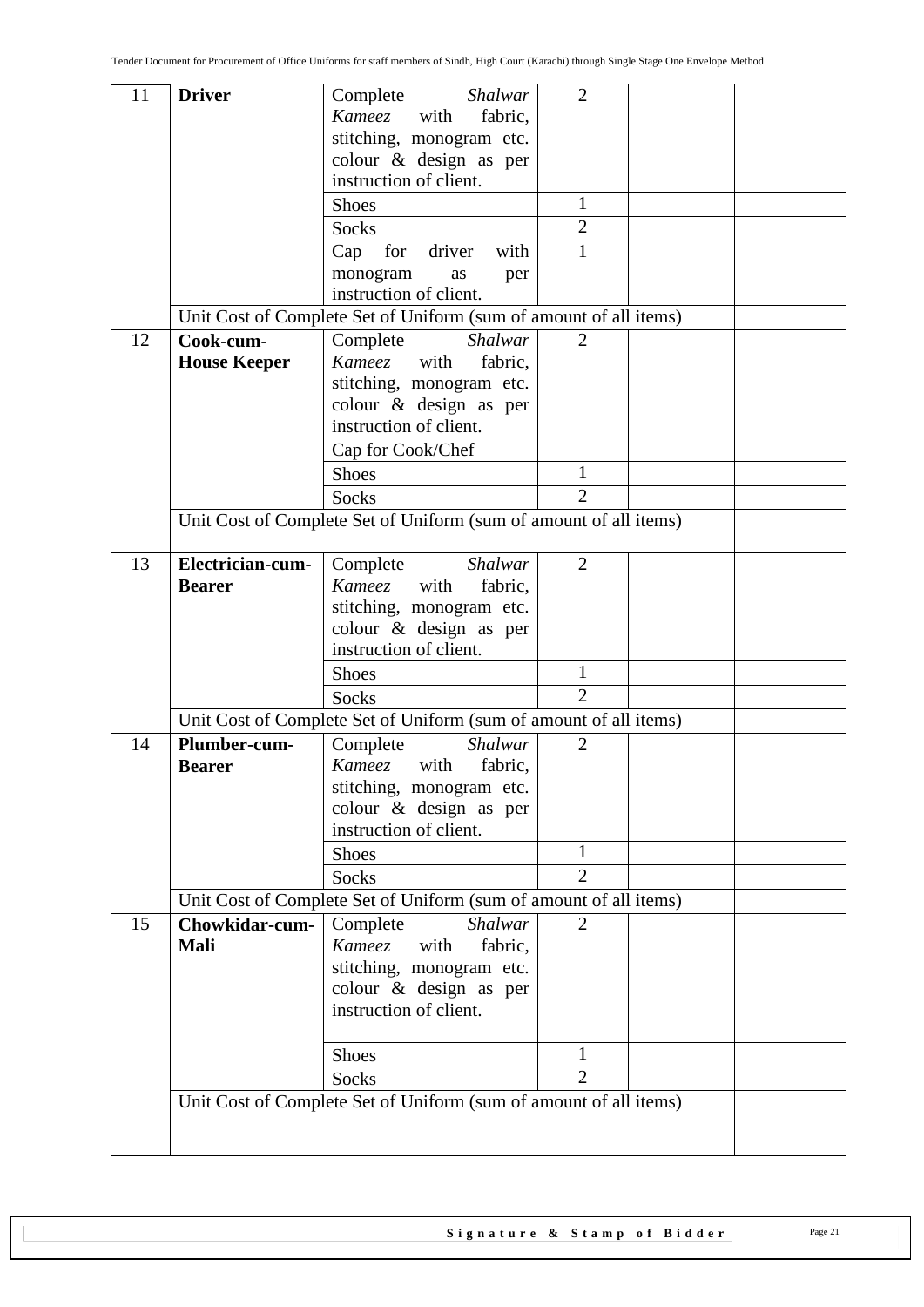| 16 | <b>Judges</b><br><b>Room Staff</b> | Tea Complete Pant & Shirt<br>with fabric $\&$ stitching,<br>monogram etc. colour $\&$<br>design as per instruction<br>of clienet. | 2              |  |
|----|------------------------------------|-----------------------------------------------------------------------------------------------------------------------------------|----------------|--|
|    |                                    | <b>Shoes</b>                                                                                                                      |                |  |
|    |                                    | Socks                                                                                                                             | $\mathfrak{2}$ |  |
|    |                                    | Unit Cost of Complete Set of Uniform (sum of amount of all items)                                                                 |                |  |
| 17 | <b>Building</b>                    | Complete Shalwar                                                                                                                  | 2              |  |
|    | <b>Supervisor</b>                  | Kameez with fabric,                                                                                                               |                |  |
|    | stitching, monogram etc.           |                                                                                                                                   |                |  |
|    |                                    | colour & design as per<br>instruction of client.                                                                                  |                |  |
|    |                                    | Shoes                                                                                                                             |                |  |
|    |                                    | Socks                                                                                                                             | $\overline{2}$ |  |
|    |                                    | Unit Cost of Complete Set of Uniform (sum of amount of all items)                                                                 |                |  |

| S.No           | Post                          | <b>Working</b><br><b>Strength</b> | Unit cost of<br>complete set of<br>uniform | Amount (Rs.) without<br><b>GST</b> |
|----------------|-------------------------------|-----------------------------------|--------------------------------------------|------------------------------------|
|                |                               |                                   | without GST                                |                                    |
|                |                               | Column A                          | Column B                                   | Column $A X B$                     |
| $\mathbf{1}$   | <b>Chowkidar</b>              | 32                                |                                            |                                    |
| $\overline{2}$ | <b>Sanitary Worker</b>        | 31                                |                                            |                                    |
| 3              | Farash                        | 61                                |                                            |                                    |
| $\overline{4}$ | <b>Gardener</b>               | 11                                |                                            |                                    |
| 5              | <b>Naib Qasid</b>             | 116                               |                                            |                                    |
| 6              | <b>Generator Operator</b>     | $\mathbf{1}$                      |                                            |                                    |
| $\overline{7}$ | <b>Plumber</b>                | $\mathbf{1}$                      |                                            |                                    |
| 8              | <b>Machine Operator</b>       | $\overline{4}$                    |                                            |                                    |
| 9              | <b>Cook</b>                   | $\mathbf{1}$                      |                                            |                                    |
| 10             | <b>Hawaldar</b>               | 43                                |                                            |                                    |
| 11             | <b>Driver</b>                 | 57                                |                                            |                                    |
|                | Cook-cum-House                |                                   |                                            |                                    |
| 12             | <b>Keeper</b>                 | $\overline{2}$                    |                                            |                                    |
| 13             | <b>Electrician-cum-Bearer</b> | $\overline{2}$                    |                                            |                                    |
| 14             | <b>Plumber-cum-Bearer</b>     | $\overline{2}$                    |                                            |                                    |
| 15             | Chowkidar-cum-Mali            | $\mathbf{1}$                      |                                            |                                    |
| 16             | <b>Tea Room Staff</b>         | 3                                 |                                            |                                    |
| 17             | <b>Building Supervisor</b>    | $\mathbf{1}$                      |                                            |                                    |
|                | <b>TOTAL</b>                  |                                   |                                            |                                    |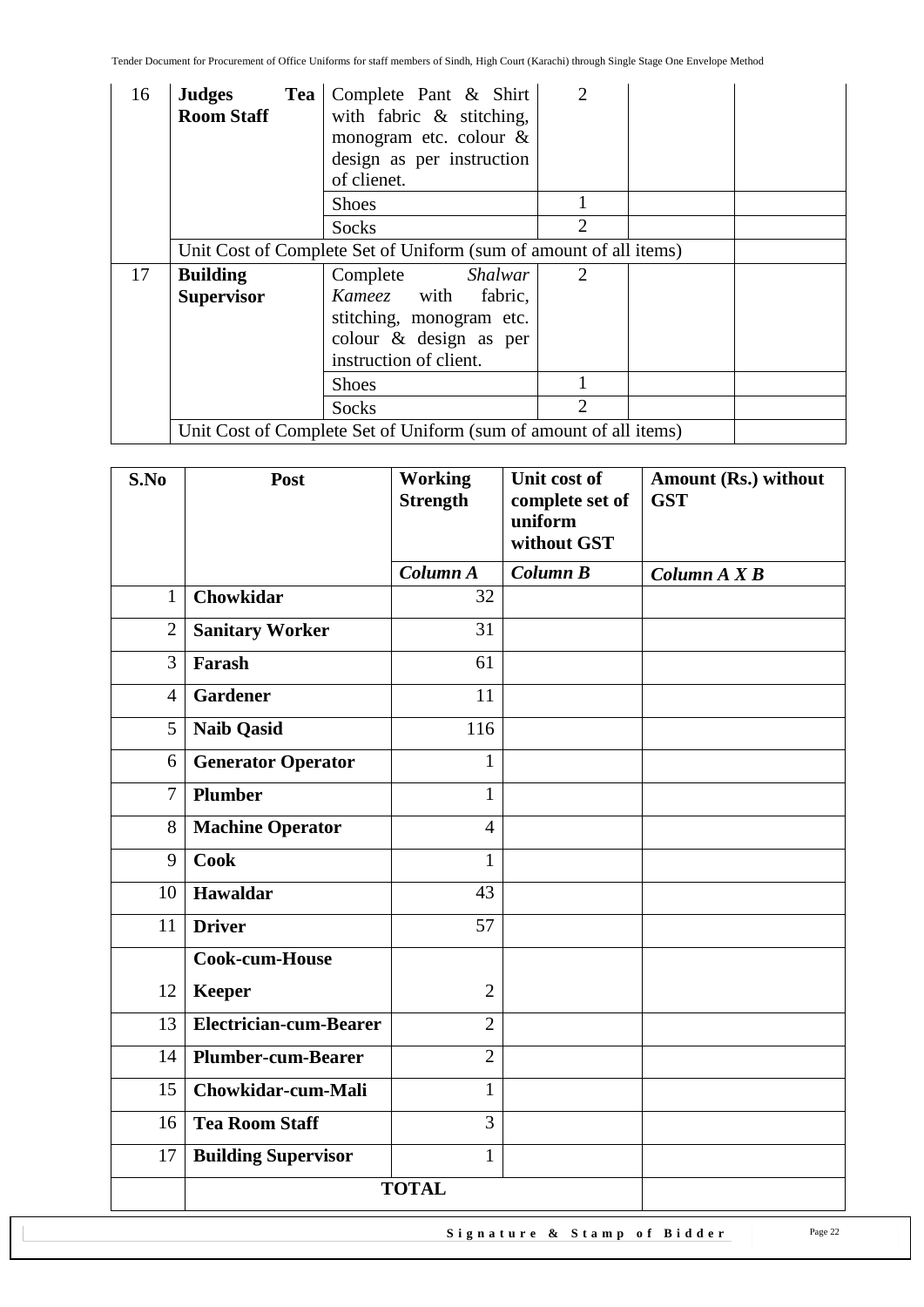- a. The contractor/ supplier shall be liable for any mistakes in calculation of price/ rate and amount and shall be liable to suffer the loss arises at any stage of contract. Hence, you are advised in your own interest to re-check your calculations before submission of tender documents.
- b. No request for re-calculation shall be considered after opening of tender documents.
- c. Categories of staff may be increased or decreased.
- d. Working Strength of staff may be increased or decreased.
- e. Rates must be quoted in Pakistani Currency.
- f. Rates must be quoted without GST. However, all Government taxes shall be applicable as per rules.
- g. Taxes shall be deducted by the Office of A.G Sindh and its decision shall be final.
- h. No request for change in price shall be considered under any circumstances due to fluctuation in dollar prices or any other factor affecting the prices.
- i. Bidder should have active vendor I.D at the time of submission of bill

| <b>Name</b>        |  |
|--------------------|--|
| <b>Designation</b> |  |
| Signature & stamp  |  |

|                                      | <b>Chairman, Procurement Committee</b> |
|--------------------------------------|----------------------------------------|
|                                      |                                        |
| <b>Member, Procurement Committee</b> | <b>Member, Procurement Committee</b>   |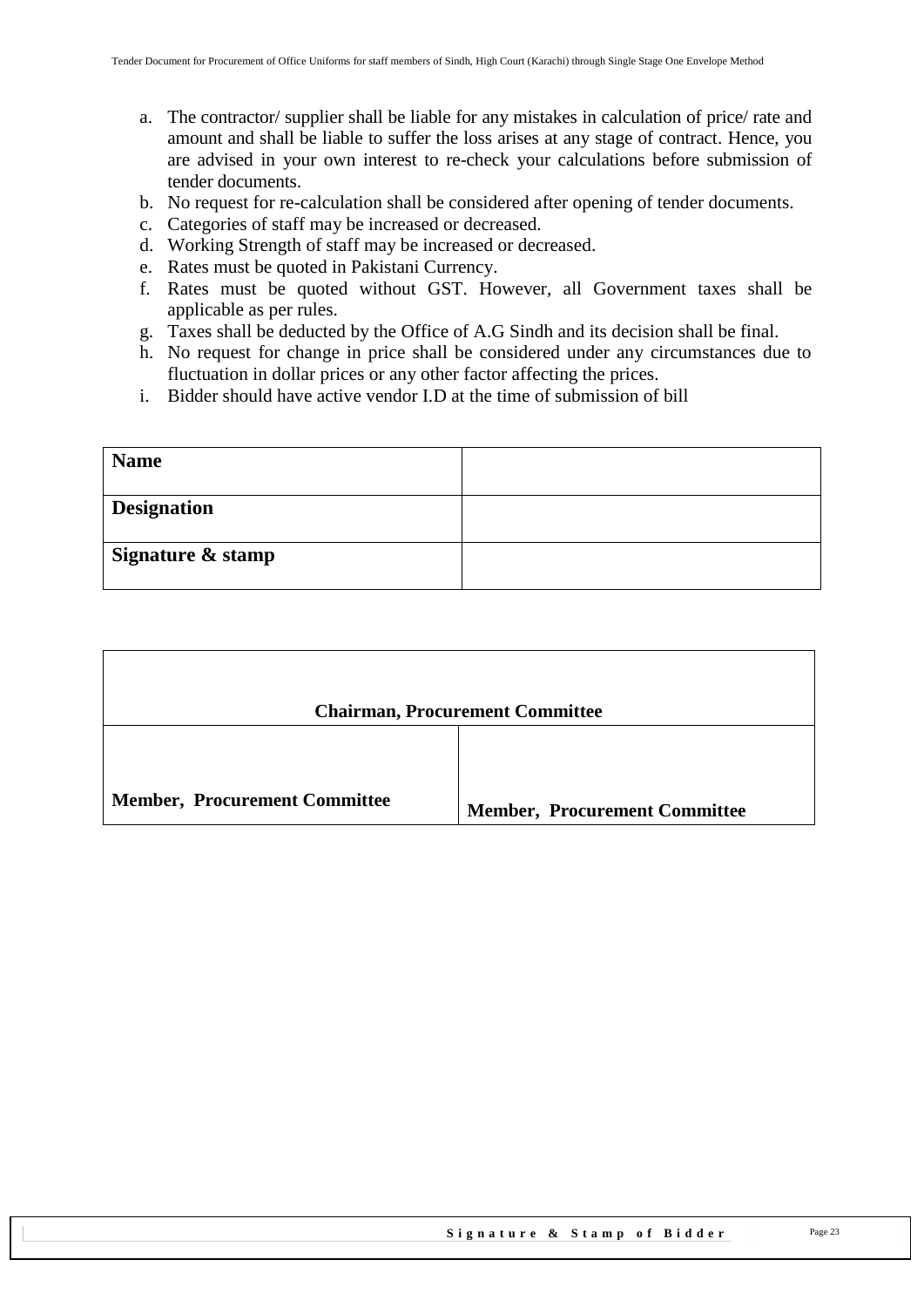<span id="page-23-0"></span>**10.Calculation of Bid Security**

- 1. **Bid Security of 5% of total quoted amount** will be deposited along with Tender Document in shape of BID SECURITY FORM/ PAY ORDER/ BANK DRAFT as reflected in tender notice.
- 2. Bid Security should favour Registrar, High Court of Sindh, Karachi.
- 3. Original Bid Security and copy of the same is mandatory.

|                | <b>Total Amount</b><br>(without GST) |  |
|----------------|--------------------------------------|--|
| $\overline{2}$ | 5% of Total Amount                   |  |
| $\overline{3}$ | <b>Pay Order Number</b>              |  |
| $\overline{4}$ | <b>Pay Order Issuance Date</b>       |  |
| 5              | <b>Name of Banker</b>                |  |
| 6              | <b>Amount of Pay Order</b>           |  |
| $\overline{7}$ | <b>Period of Validity</b>            |  |

### **Please attach/ paste/ staple copy of Bid Security in this Box**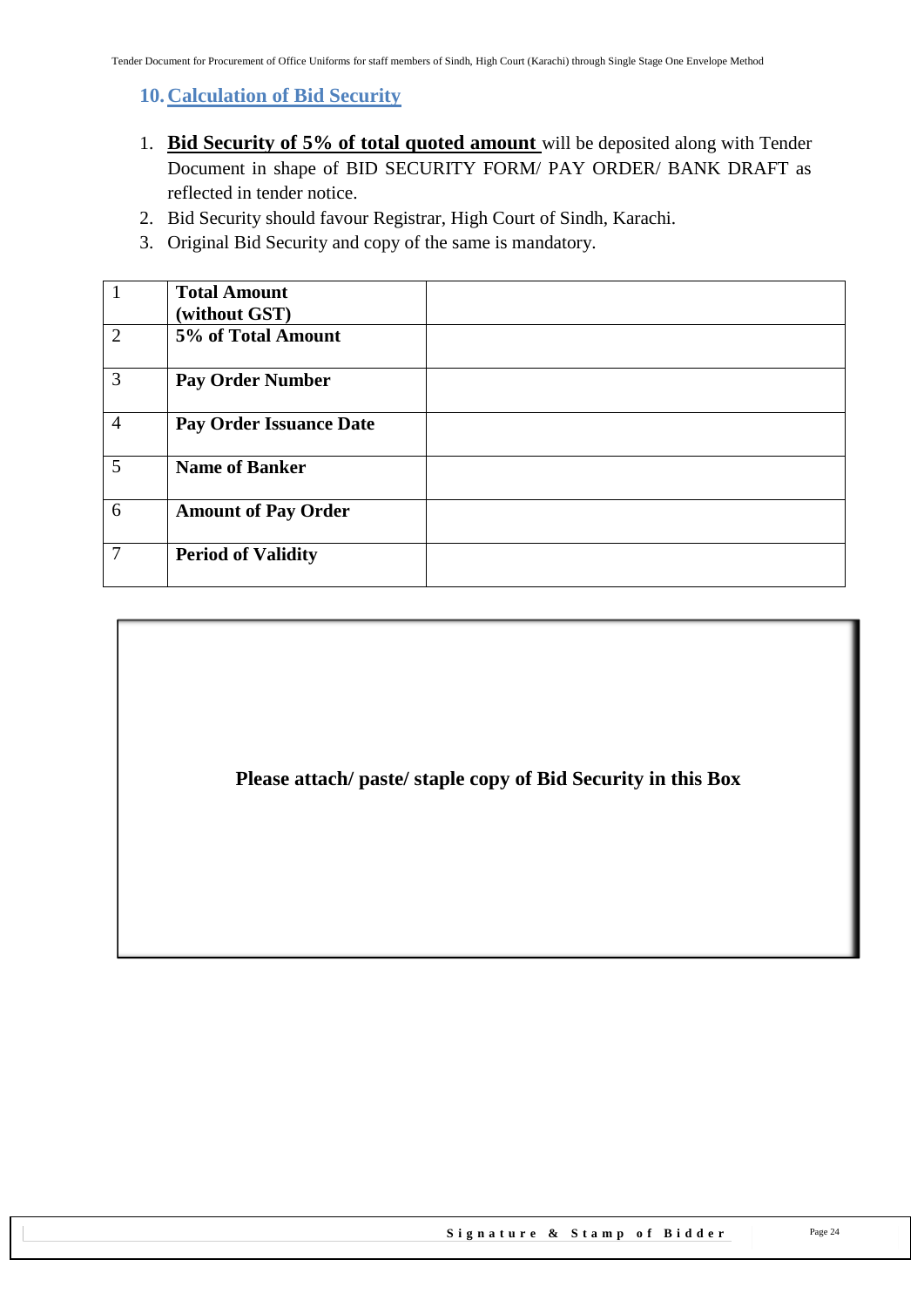#### <span id="page-24-0"></span>**11. Terms & Conditions:**

- 1. **Bidding Method**: *Single Stage-One Envelope method* will be adopted for bidding process as per SPPRA Rules.
- 2. **Qualification/ Eligibility:** Bidders are bound to submit soft and hard copies of all documents as mentioned in Eligibility Criteria Section, in order to establish their eligibility to participate in bid. In case of non-availability of either, soft or hard copy, bidder may be disqualified.
- 3. **Release of Bid Security**: The bid security of unsuccessful bidder will be released by SHC after award of work or after expiry of bid validity period as per rules.
- 4. **Late Bids**: Sindh High Court shall not consider any bid that arrives after the deadline for submission of bids, as reflected in NIT. Any bid received after the deadline for submission of bids shall be declared late, rejected, and returned unopened to the Bidder.
- 5. **Responsive Bids**: A substantially responsive Bid is one that conforms to all the terms, conditions, and specifications of the Bidding Documents without material deviation, reservation, or omission. Non-responsive Bids shall not be considered. Bidders are advised in their own interest to prepare their bids as per format, requirements, terms & conditions, mentioned in bid documents. Bidders are also advised to submit soft and hard copies of all required documents along with their bids.
- 6. **Award of Contract**: Sindh High Court may award the Contract to the **qualified Bidder** whose offer has been determined to be the lowest bid and is substantially responsive to the Bidding Documents, provided further that the Bidder is determined to be qualified to perform the Contract satisfactorily.
- 7. **Notification/ Purchase Order for Award of Contract**: Prior to the expiration of the period of bid validity, Sindh High Court will notify the successful Bidder, in writing, that its Bid has been accepted. Until a formal Contract is prepared and executed, the purchase order/ notification of award shall constitute a binding Contract.
- 8. **Performance Security**: The bid security of successful bidder will be released after submission of Performance Security equal to **10% of total cost of contract**.
- 9. **Release of Performance Security**: Performance Security shall be released after successful delivery of goods and issuance of satisfactory certificate from the concerned officer.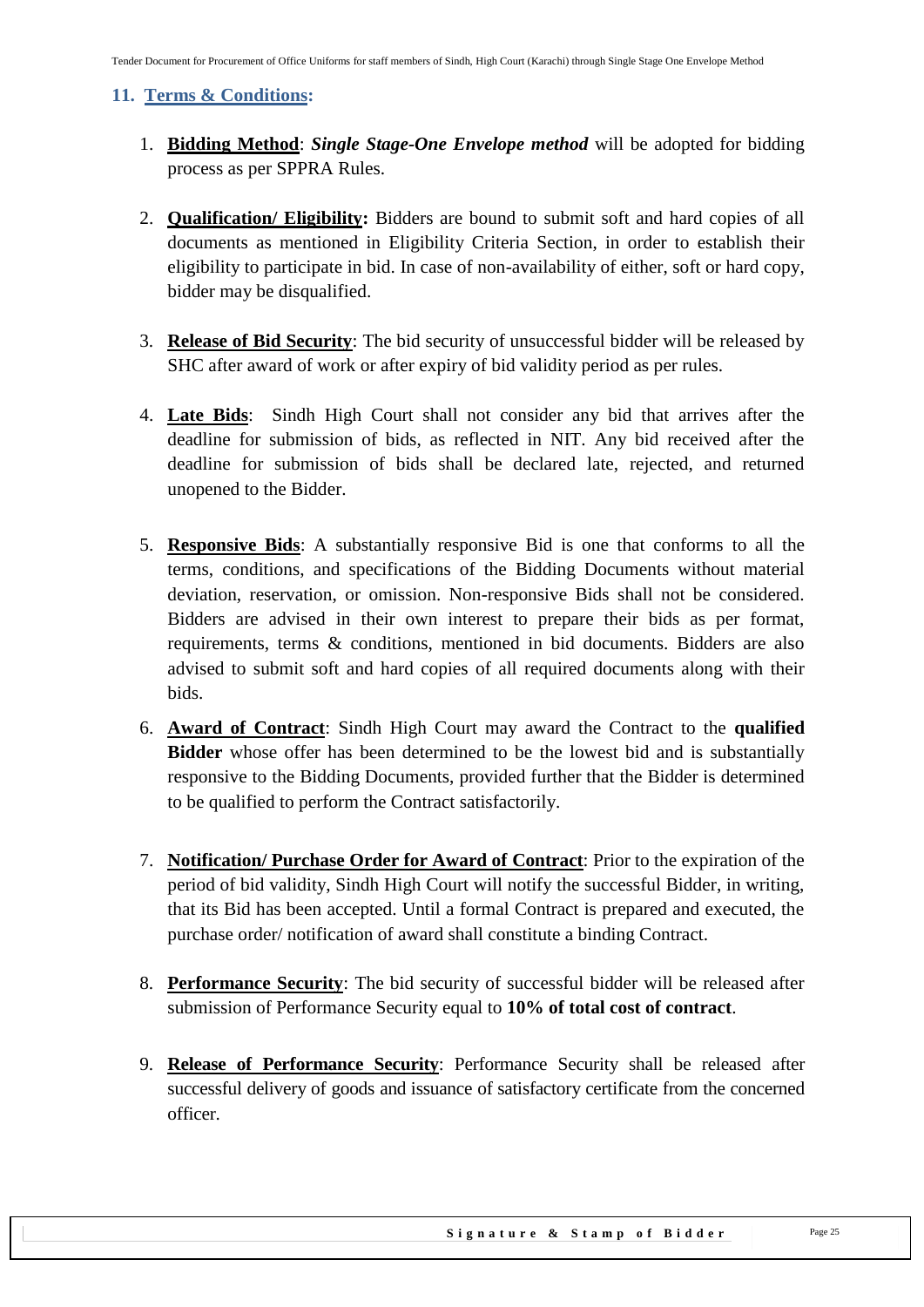- 10. **Validity Period:** The procurement contract will be awarded within bid **validity period i.e. 90 days** as per SPRRA Rules.
- 11. **Receiving/Acceptance of Purchase Order:** The vendor will sign the copy of the Purchase Order as acknowledgement. Copy of Purchase Order along with relevant documents must be submitted along with bill.
- 12. **Delivery Mechanism**: Successful bidder shall deliver the goods within **thirty (30) calendar days** of issuance of Purchase Order or as mutually decided by Sindh High Court and successful bidder.
- 13. **Delayed Delivery:** 1% penalty of the total amount will be imposed per day for which the company/firm/agency failed to deliver within the delivery/execution period as mutually decided.
- 14. **Inspection:** Physical inspection will be carried out by the concerned Officer of this Court. Ordered material is subject to final inspection at the time of delivery.
- 15. **Quantity Delivered:** Competent Authority reserves the right to increase/decrease the quantity as per requirement and availability of funds, as per rules.
- 16. **Payment Term:** Payment shall not be made in advance before making delivery. Payment shall be issued by the office of A.G Sindh and cheque will be handed over to bidder (s) or his authorized representative (s).
- 17. **Condition of Goods**: All items must meet in all respects with the sample/specifications  $\&$  conditions of the Order and must be in good condition  $\&$ conform to the best industrial quality standards; otherwise they will be liable to be rejected as per rules.
- 18. **Rejection of Goods:** We reserve the right to cancel any or all the items if material is not in accordance with our specification or if the delivery is delayed.
- 19. **Disclosure of Confidential Script/Material:** All rights reserve with the SHC and no information either in written/electronic media/copying form should be disseminated without the permission of the authority.
- 20. **Resolution of Differences:** In case of any difference or dispute arises between the parties, the same shall be dealt with as per rules.
- 21. **Rules, Regulations & Policies:** All rules, regulations and policies will be governed in accordance to the SPPRA.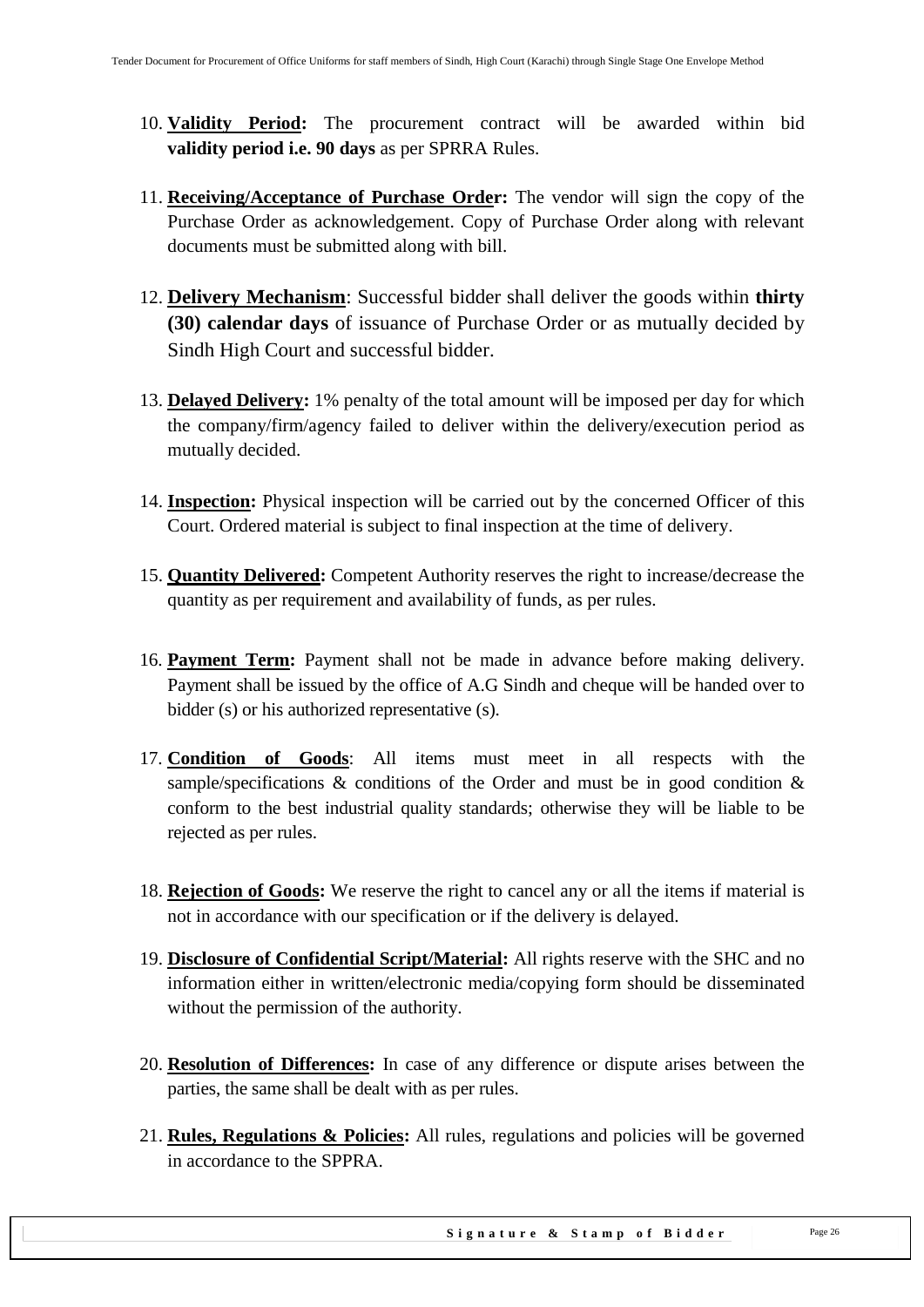- 22. **Mistakes in Calculation:** The contractor/ supplier will be liable for any mistakes in calculation of price/ rate and amount and shall be liable to suffer the loss arises at any stage of contract, due to mistakes in calculation or tax rates.
- 23. **Government tax(es), levi(es) and charges(s)**: All Government taxes (including Income tax and stamp duty), levies and charges will be charged as per rules. Bidder should keep them updated regarding taxation issues in consultation with the relevant tax regulatory authorities.
- 24. **Stamp Duty**: Stamp duty will be levied as per rules. All matters of stamp duty shall be dealt with by the budget branch and A.G Sindh.
- 25. **Cost of Bidding**: Tender documents can be downloaded free of cost. However, the Bidder shall bear all costs associated with the preparation and submission of its bid, and Sindh High Court shall not be responsible or liable for those costs, regardless of the conduct or outcome of the bidding process.
- 26. **Rights of Sindh High Court**: Sindh High Court reserves the right to accept or reject any bid, and to annul the bidding process and reject all bids at any time prior to contract award, without thereby incurring any liability to Bidders.
- 27. **Interest on Late Payments**: No interest shall be paid on late payment if cheque is received late from the Office of A.G Sindh. However, every effort shall be made for timely payments to successful bidders.
- 28. **Insurance:** The goods supplied under that contract should be fully insured. All cost of insurance shall be paid by the successful bidder. If the goods are not insured then risk if any shall be suffered by the successful bidder.
- 29. **Warrants:** Supplier must warrants that goods supplied would be new, unused and as per best industrial standards. All terms and conditions of standard warranty shall be applicable.
- 30. **Termination of Contract**: SHC may terminate the contract, if the successful bidder fails to supply all or parts of goods within definite time or fails to perform any other obligations of contract or bidder has failed to submit performance security or bidder has involved in fraud/ corruption.
- 31. **Manipulation of Tender Documents**: Any type of manipulation/ alteration/ changes in tender document by the bidder for favoring the bidder shall not be tolerated under any circumstances and bid shall be rejected being non-responsive.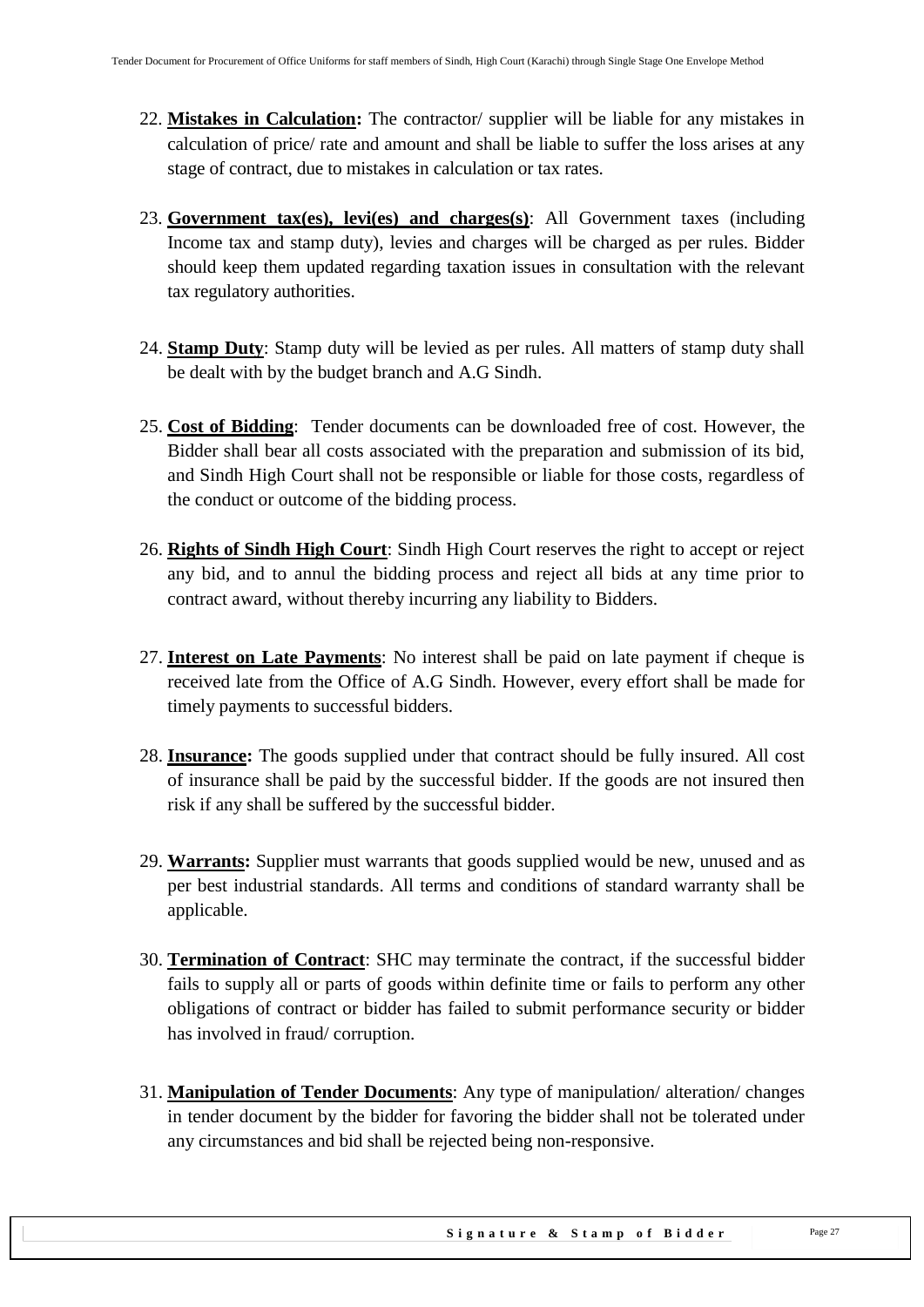### It is hereby certified that the terms and conditions have been read, agreed upon and signed.

| Name:             |  |
|-------------------|--|
|                   |  |
|                   |  |
| Designation:      |  |
|                   |  |
|                   |  |
|                   |  |
| Signature & stamp |  |
|                   |  |
|                   |  |
|                   |  |
| <b>Cell No</b>    |  |
|                   |  |
|                   |  |
|                   |  |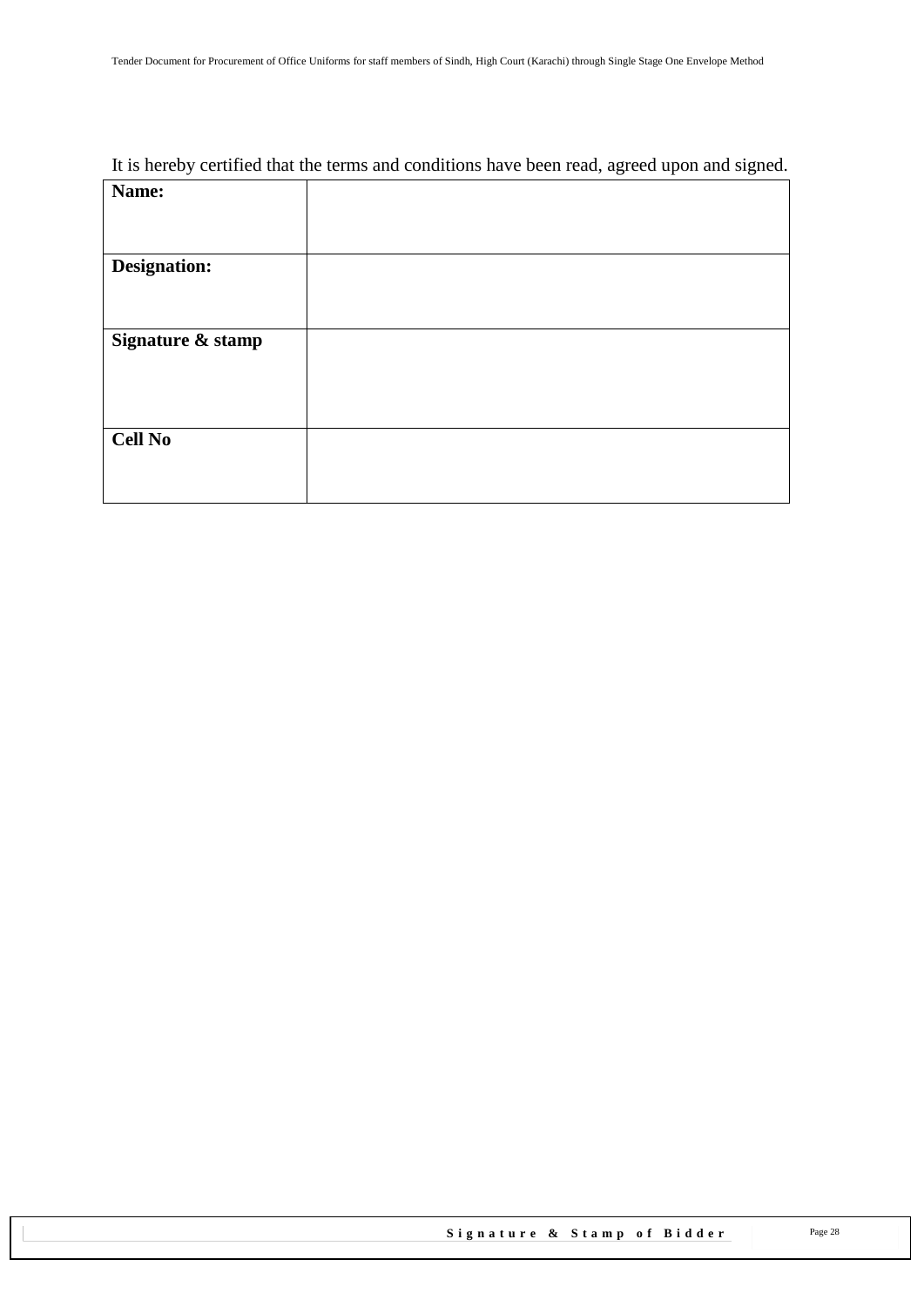### <span id="page-28-0"></span>**12. Format of Undertaking (to be submitted on stamp paper):**

.

 $\overline{\mathbb{I}}$ 

|    | We,                      | located<br>at<br>do hereby undertake/ declare on Oath at under:-                                                                                                                                                                                                                                                                                                                                                                                                        |
|----|--------------------------|-------------------------------------------------------------------------------------------------------------------------------------------------------------------------------------------------------------------------------------------------------------------------------------------------------------------------------------------------------------------------------------------------------------------------------------------------------------------------|
|    |                          |                                                                                                                                                                                                                                                                                                                                                                                                                                                                         |
|    | date of operation.       | 1. That we are not black listed from any government/ semi government/<br>autonomous/ private or any other national or international organization since the                                                                                                                                                                                                                                                                                                              |
|    |                          | 2. That we are not defaulter with any bank or financial institution.                                                                                                                                                                                                                                                                                                                                                                                                    |
|    | Sindh.                   | 3. That we have not provided any false/ misleading information to High Court of                                                                                                                                                                                                                                                                                                                                                                                         |
| 4. |                          | That our organization will not engage in corrupt, fraudulent, collusive, coercive<br>or obstructive practices in competing for the tender in question.                                                                                                                                                                                                                                                                                                                  |
|    |                          | 5. It is undertaken to indemnify Sindh High Court for any loss or damage incurred<br>due to corrupt business practices of our organization (if any) and if the same is<br>proved then we will pay compensation to High Court of Sindh an amount<br>equivalent to ten times the sum of any commission, gratification, bribe, finder's<br>fee or kickback given by our organization (if any) for the purpose of obtaining<br>or inducing the procurement of any contract. |
|    | <b>Name of Deponent:</b> |                                                                                                                                                                                                                                                                                                                                                                                                                                                                         |
|    | <b>Designation:</b>      |                                                                                                                                                                                                                                                                                                                                                                                                                                                                         |
|    |                          |                                                                                                                                                                                                                                                                                                                                                                                                                                                                         |
|    | Signature & stamp        |                                                                                                                                                                                                                                                                                                                                                                                                                                                                         |